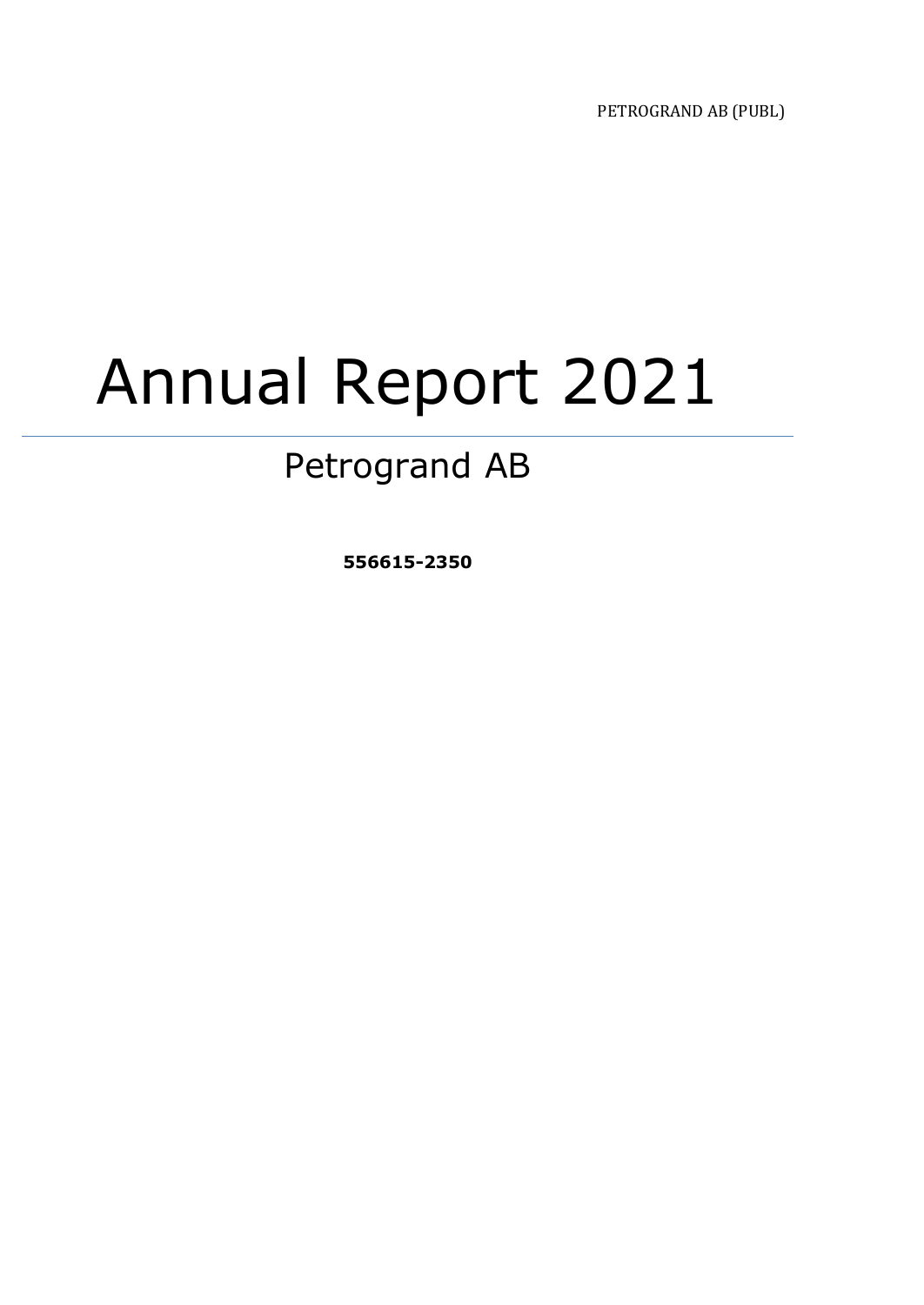## **Key figures for the Group**

|                                                      | 2021       | 2020           | <b>Definitions</b>                                                                                                                        |
|------------------------------------------------------|------------|----------------|-------------------------------------------------------------------------------------------------------------------------------------------|
| <b>Capital structure</b><br>Equity, TSEK             | 29 9 64    | 27 701         | Shareholders ' equity at end of period                                                                                                    |
| Equity ratio, %                                      | 98         | 98             | Equity in% of balance sheet total                                                                                                         |
| <b>Cashflow and liquidity</b>                        |            |                |                                                                                                                                           |
| Cash flow before investments, TSEK                   | $-1985$    | $-882$         | Operating profit after adjustments for non-<br>cashflow items minus the change in working<br>capital                                      |
| Cash flow after investments and financing, TSEK      | 3 2 2 5    | $-882$         | Operating profit after adjustments for non-<br>cashflow items minus the change in working<br>capital and investments, and after financing |
| Cash and cash equivalents, TSEK                      | 7 7 7 5    | 4 608          | Bank and cash balances at the end of period                                                                                               |
| <b>Employees</b>                                     |            |                |                                                                                                                                           |
| Average number of employees                          | 3          | $\overline{4}$ |                                                                                                                                           |
| Share data                                           |            |                |                                                                                                                                           |
| Number of outstanding shares at end of period        | 40 265 898 | 40 265 898     | Number of shares at the end of the reporting<br>period                                                                                    |
| Average number of shares outstanding during the year | 40 265 898 | 40 265 898     | The weighted average number of shares actually<br>outstanding during the period                                                           |
| Ratio, SEK                                           | 0.25       | 0.25           | Share capital divided by the number of                                                                                                    |
| Earnings per share, SEK                              | 0.06       | $-0.12$        | outstanding shares<br>Profit after tax divided by the average number of<br>shares outstanding during the period                           |
| Equity per share, SEK                                | 0.74       | 0.69           | Shareholders ' equity divided by the number of<br>shares outstanding at the end of the reporting<br>period                                |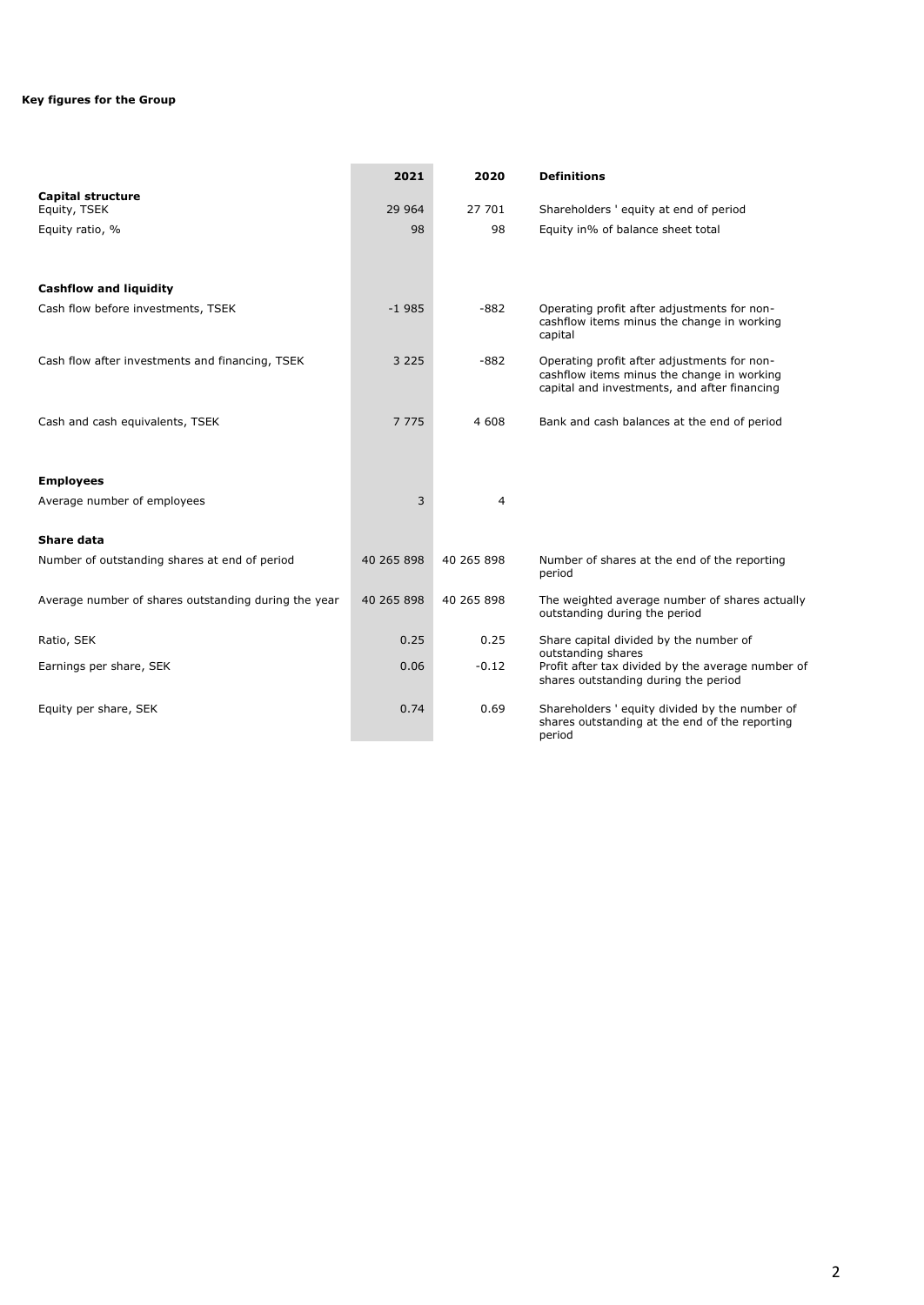The Board of Directors and CEO of Petrogrand AB (publ), corporate identity number 556615-2350, hereby submit the annual and consolidated accounts for the financial year January 1 - December 31, 2021.

#### **Group structure and the nature of the company**

Petrogrand AB (publ) (Petrogrand) is a Swedish company which previously held oil exploration licences in Russia. These operations have been discontinued and currently the company focus on managing its capital. Petrogrand AB has one wholly owned subsidiary in Sweden.

The parent company has its registered office in Stockholm.

In 2021 the third and last of the earlier Russian subsidiaries was liquidated. At the end of the reporting period the group consisted of the Swedish parent company and the wholly owned Swedish subsidiary Petrogrand Invest AB.

The number of shareholders in the parent company amounted to approximately 2,500 as of 31 December 2021. The parent company is affiliated to the Euroclear system in Sweden.

#### **Significant events during the year**

On 30 June 2021, the Annual General Meeting (AGM) of Petrogrand AB (publ) re-elected Gunnar Danielsson, Stefano Germani, Jesper Sevelin and Maxim Korobov as board members. Gunnar Danielsson was appointed Chairman of the Board by the AGM. Winthers Revisionsbyrå AB with Ragnar Santesson as auditor in charge, was re-elected as the company´s auditor.

In early 2018, the company entered into a financing agreement with Petroneft Resources Plc. The company lent a total of 2.5 MUSD at an interest rate of Libor + 9%. As a part of the financing agreement a bonus component of 2.5 MUSD per license is included if either or both licenses are sold. The bonus component is valid for a period even after the loan is fully repaid. Petroneft is actively seeking to divest both their licenses while in parallel developing the assets. The agreement has been renegotiated and extended on several occasions, for further details see note 10. The loan matures in December 2022.

In February 2021 Petrogrand's bank at the time, Danske Bank, terminated all engagements between Petrogrand and the bank. Petrogrand is of the view that the termination was unfounded and despite Petrogrand answering all inquiries in detail, refuting the arguments of the bank, they maintained their position. A large number of companies in Sweden with operations connected to Russia or other foreign regions have been affected by similar terminations by Swedish banks. The actions by the bank put the company in a dire situation. After extensive efforts Petrogrand has established new bank relations with a large international European bank and as of the end of 2021 has a satisfactory bank engagement.

In April 2015 the then board of Petrogrand targeted a claim against the board of directors of Petrosibir AB (publ) which in December 2013 dismissed Petrogrand's request to convert a convertible bond, that had been issued by Petrosibir. Soon after the claim had been sent to the former directors of Petrosibir the claim was assigned and sold to a Russian company. The Russian company shortly thereafter further assigned the claim to a newly incorporated Cypriot company. The assignments included the right of Petrogrand to 50 % of any funds that the claim might result in. The Cypriot company, Lemerdo Limited filed a lawsuit against the former directors of Petrosibir in the Swedish Districts court (Stockholms tingsrätt). Judgement was announced in January 2019, not in favor of Lemerdo Limited. Lemerdo filed an appeal against the judgement in the Court of appeals. On the same date as the main hearing, in mid-April 2021, the parties informed the court that they had settled out of court and the case was revoked. As such Petrogrand has a claim on Lemerdo Limited amounting to 50 % of the settlement amount less legal costs. The board of directors in Petrogrand who had carefully monitored the proceedings, immediately sent claims to the legal representatives of Lemerdo in Sweden, as well as to Lemerdo in Cyprus. In addition, a claim has been sent to a former CEO of Petrogrand who according to the earlier judgement in the Districts court, is the ultimate beneficiary owner of Lemerdo Limited. None of the parties involved have confirmed receiving the claims of Petrogrand and in addition show no signs of honoring the assignment agreement.

It appears obvious that the main person involved in the original assignment of the claim, i.e. the earlier CEO of Petrogrand and beneficiary owner of Lemerdo, never had the intention of honoring the agreement that stipulate the right of Petrogrand to 50 % of the claim and consequently 50 % of the settlement amount. Petrogrand has initiated legal proceedings in both Sweden and Russia. In order not to damage the ability to successfully process in both jurisdictions the company will refrain from providing further comments.

#### **Operations**

Petrogrand has discontinued its oil and gas operations and in 2020 the license Nizhnepaninsky was relinquished to the Russian state authority. The liquidation of the last remaining Russian subsidiary was completed in 2021. This means that the company's activities of exploration for oil and gas have ceased. The Company's focus is to manage the capital of the company and to maximise the return to shareholders.

#### **Revenue and result – the Group**

Petrogrand had no revenue during the year.

Administrative expenses amounted to -2,756 TSEK (-3,255) TSEK. The operating result amounted to -2,756 TSEK (-3,255) TSEK.

Financial income amounted to 2,271 (2,630) TSEK.

Net financial items during the period amounted to 5,024 (-1,376) TSEK**.** The positive financial net is due to interest on the loan to Petroneft and positive currency exchange effects on the Company's USD denominated assets, i.e. mainly the loan to Petroneft.

#### **Cashflow and liquidity**

Total cash and cash equivalents as per 31 December 2021 amounted to 7,775 TSEK (4,608).

As of 31 December 2021, the loan to Petroneft Resources plc amounted to 20,780 (23,519) TSEK. A partial repayment of 20 % has been made during the year.

#### **Employees**

As of 31 December 2021, the number of employees within the group were  $3(4)$  persons, whereof  $0(1)$  women and  $3(3)$  men.

#### **Disputes**

The company had no known ongoing disputes as of 31 December 2021.

#### **Parent company**

In 2021, the financial income amounted to 2,271 TSEK (2,630) with a result before tax of 2,132 (-4,450) TSEK. The administration costs of the company were covered by interest income and positive currency exchange effects on the Company's loan to Petroneft. The parent company's available funds as per 31 December 2021 amounted to 7,775 TSEK (4,608). The number of full-time employees at year-end was 2 (2).

#### **Shares and ownership structure**

*Shares and Share Capital*

The company's share capital amounted to SEK 10,066,474.50 and was distributed at 40,265,898 outstanding shares at the end of 2021, each with a quota value of SEK 0.25.

At the closing date, the limits for the share capital was a minimum of 10,000,000 SEK and a maximum of 40,000,000 SEK and the limit for the number was a minimum of 20,000,000 shares and a maximum of 80,000,000 shares. The share capital is denominated in SEK and each share entitles to one vote. All shares have equal rights to the company's assets and profits. Petrogrand owns no own shares. There are no restrictions on dividends or special procedures for shareholders residing outside Sweden. As far as the Board of Directors of Petrogrand is aware, there are no consortium agreements or other similar agreements that restrict or change the right of shareholders to vote at the Annual General Meetings of the Company.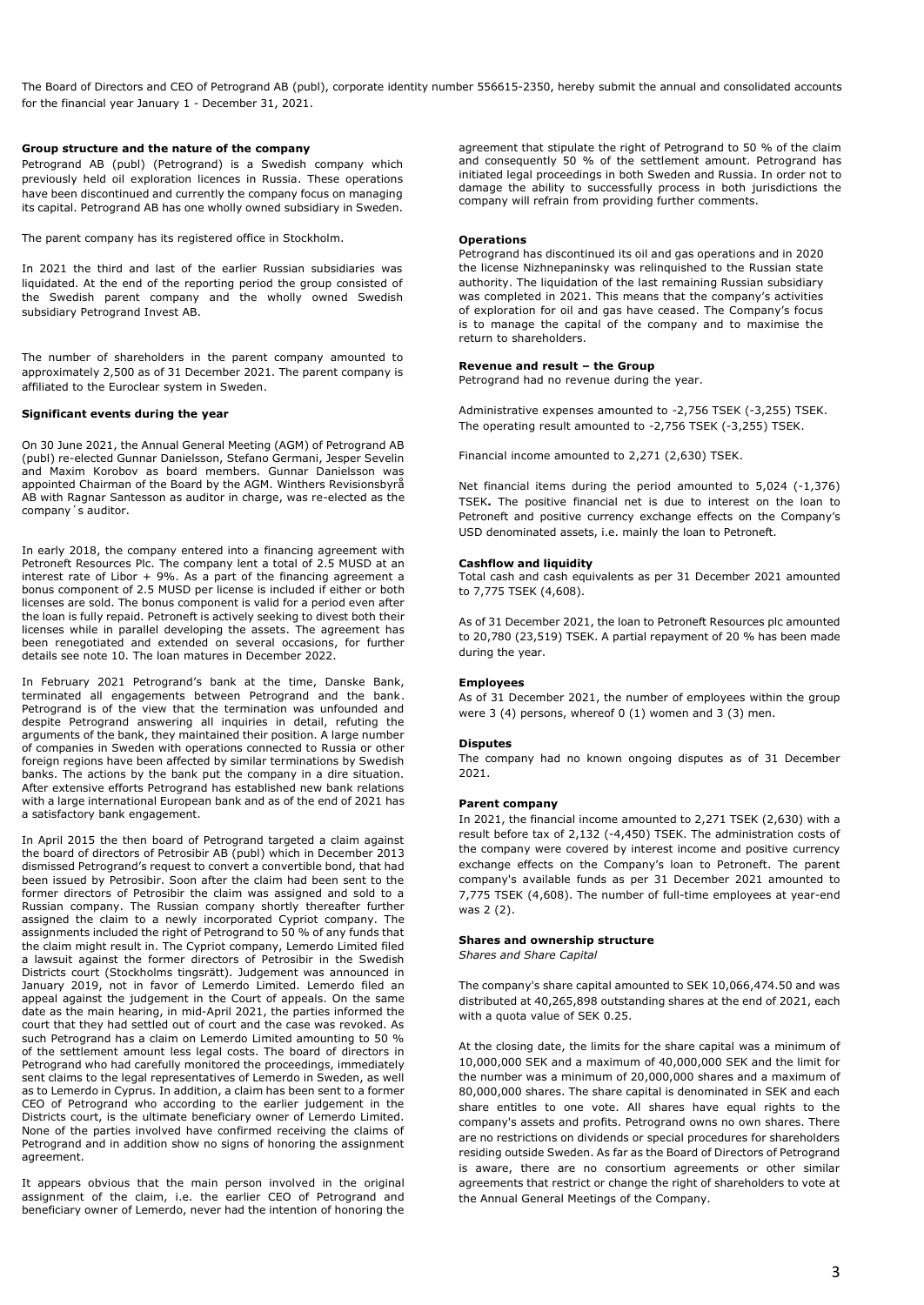#### **Ownership**

The number of shareholders amounted to approximately 2,500 on 31 December 2021. The table below shows the largest shareholders as at 31 December 2021.

**Ownership structure in Petrogrand AB as of 31 December 2021**

| <b>Total number of shares</b>           | 40 265 898          | 100.00      |
|-----------------------------------------|---------------------|-------------|
| Sum, others                             | 12 498 234          | 31.0        |
| Sum, largest shareholders               | 27 767 664          | 69.0        |
|                                         |                     |             |
| Patrik Svensson                         | 336 000             | 0.9         |
| SEB AB, LUXEMBOURG BRANCH, W8IMY        | 347 236             | 0.9         |
| Gunvald Berger                          | 348 400             | 0.9         |
| ESAC DATA AB                            | 415 000             | 1.0         |
| Mahmoud Zaher                           | 600 000             | 1.5         |
| Mexor I Skellefteå AB                   | 637 901             | 1.6         |
| CREDIT SUISSE (SWITZERLAND) LTD         | 1 170 955           | 2.9         |
| Försäkringsaktiebolaget, Avanza Pension | 1 566 262           | 3.9         |
| Natlata Partners LTD*                   | 22 345 910          | 55.5        |
| The largest shareholders                | Number of<br>shares | Ownership % |
|                                         |                     |             |

#### **\*Maxim Korobov, Director and CEO in Petrogrand AB(publ), is the ultimate beneficial owner of Natlata Partners LTD**

#### **Board and Management**

The current Board of directors was elected at the Annual General Meeting on 30 June 2021.

#### **Gunnar Danielsson, Chairman of the Board**

Gunnar Danielsson, born 1960, is the deputy CEO and board director in Petrosibir AB. He has spent over twenty years within the audit division of Ernst & Young. Seven of those were in Moscow.

Gunnar Danielsson holds a degree in Business Administration from Stockholm University.

Board member of Petrogrand since June 2019. Chairman since January 2020.

#### **Maxim Korobov, Managing Director and Board member**

Maxim Korobov, born in 1957, is a Russian businessman with over 25 years of experience in the oil & gas sector and the largest shareholder in Petrogrand.

Board member since September 2019. CEO since January 2020.

#### **Stefano Germani, Board member**

Board member since March 2020.

#### **Jesper Sevelin, Board member**

Board member since June 2019.

#### **Auditor**

The company's auditors are Winther's Revisionsbyrå AB, which was elected as the company's auditors at the 2021 annual general meeting until the end of the annual general meeting held in 2022. Responsible auditor is Ragnar Santesson.

#### **Finance policy**

Petrogrand is affected by a number of financial risks and the company has formed a financial policy with a regulatory framework for how the company will handle its financial assets and operations. The policy also clarifies the division of responsibilities between the management and the board. The following is the main content of the finance policy.

#### *Currency Management*

As the Russian operations have been discontinued the Group's functional currency is the Swedish Krona (SEK). The Group also has USD exposure both from cash held in USD and the loan to Petroneft, which is USD denominated. Other currencies are only used in

exceptional cases and for specific purposes. The need for SEK is to cover administrative and group related costs in Sweden.

#### *Liquidity management*

Liquidity management aims at ensuring the availability of working capital and that the Company is able to meet all financial commitments on time. Liquid funds are held available on bank accounts in a large international bank in Austria. Surplus liquidity is defined as cash and cash equivalents that are not required for the Company's normal operations, over a three-month period. The objectives for investment of surplus liquidity are:

#### 1) Maintaining capital

#### 2) To ensure access to liquidity

3) To yield a return in accordance with market requirements. In the case of investment decisions, consideration should be given to currency risks, counterparty risks and the relationship between expected return and time to maturity. The possibility of early redemption of a placement and the cost shall also be taken into account.

Excess liquidity can be invested as fixed-rate investments or be placed under asset management at banks or trustees in Sweden or abroad. When placing funds under asset management, the company specifies the framework within which the trustee can act and in doing so the bulk of the investments will be made in the bond market, but also in a small part of the stock market.

#### *Counterparties*

All counterparties such as banks, brokers and other financial institutions must be approved by the Board before any business relationship can begin. Approved counterparties are listed in a counterparty list that is continuously updated.

#### **Dividend Policy**

There is currently no plan for dividends payment in 2022.

#### **Significant risks and uncertainties**

Petrogrand has discontinued all its oil related operations in Russia. The majority of the Company's assets consist of a loan denominated in USD to a company active in the oil and gas industry in Russia. Petrogrand is therefore still exposed to significant risks. Some of these are industry-specific while others are general or Russia-related. Below are some of the biggest uncertainties according to the Board's assessment:

#### *Bureaucracy and political risks*

Russia has a legal system that differs from that in Sweden. Exploration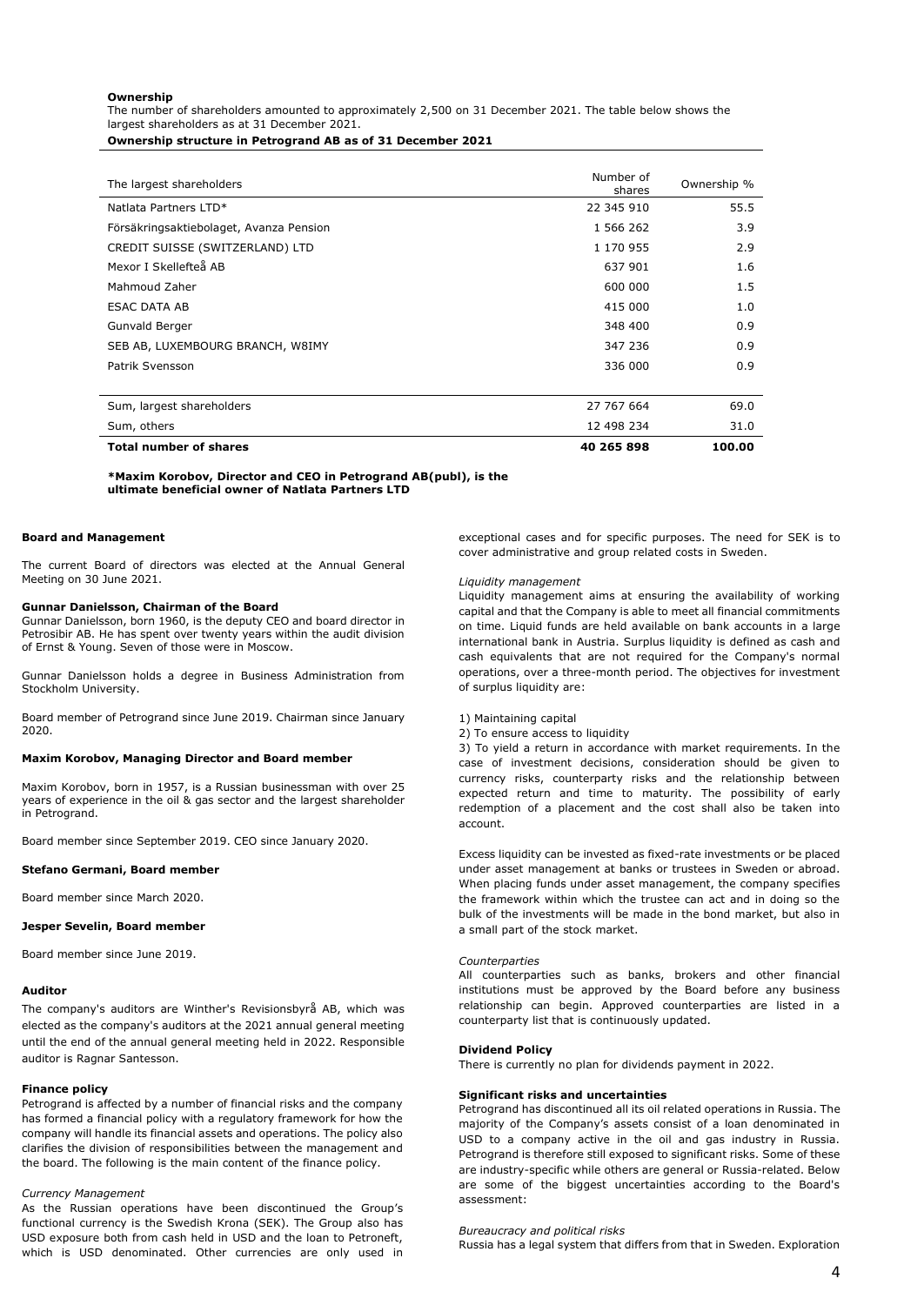rights and related agreements are governed by the Russian legislation. Rules, regulations and legal principles may differ in both substantive law and in matters such as court proceedings and enforcement.

#### *Geological risk (related to the loan to Petroneft)*

All estimates of recoverable oil reserves in the field are largely based on probability assessments. There are therefore no guarantees that estimated oil reserves will remain unchanged over time. In addition, the reserves are affected by the economic viability. All else unchanged a lower oil price translates to lower reserves.

#### *Third party risk*

The Group may, on certain occasions, be dependent on third party services such as access to equipment and assistance in construction to complete its business plans. This dependence on third parties may adversely affect the Group's earnings and the time for implementation of business plans.

#### *License Risk (related to the loan to Petroneft)*

All Russian oil companies must comply with the license agreements. These usually contain requirements of various kinds, such as, minimum production volume, environmental commitments, etc.

#### **Remuneration to management**

The starting point for the Board is that remuneration and other terms of employment for the company management should be on market terms. Senior executives refer to the CEO and members of the management team.

#### *Fixed salary*

The fixed salary ("Basic Salary") should be market-based and based on responsibility, competence and performance. The fixed salary will be revised each year.

#### *Variable salary*

The variable salary shall, where appropriate, be related to the Company's return on equity, reserve and production growth and specific targets within the respective areas of responsibility of the respective executives. Variable salary shall, on a case-by-case basis, be paid on an annual basis and may not exceed the annual basic salary.

#### *Insurance benefits*

Old-age pensions, sickness benefits and medical benefits shall, if appropriate, be designed to reflect rules and practices in their country of origin. If possible, pension plans must be defined contribution plans. In individual cases, depending on the tax and / or social security laws applicable to the individual, other balanced pension plans or pension plans may be approved.

#### *Other benefits*

Other benefits may be provided to individual members of Group Management or the entire Group Management. These benefits should not constitute an essential part of the total remuneration. The benefits shall furthermore correspond to what is normal on the market.

#### *Termination and severance pay*

The notice period shall be a maximum of three months on termination initiated by the Company and a maximum of three months in the case of termination initiated by a member of the Group Management.

In individual cases, the board must be able to approve severance pay in excess of notice period. Severance pay can only be paid after termination by the Company or when a member of the Group Management resigns due to material change in his work situation, which results in the fact that he or she cannot perform a satisfactory job.

#### *Deviations from the guidelines*

The Board shall be entitled to deviate from these guidelines if there are special reasons for such in an individual case.

#### **Annual General Meeting**

The Annual General Meeting is Petrogrand's highest decision-making body. The Annual General Meeting shall be held every year in Stockholm. The last annual general meeting was held on 30 June 2021. The Annual General Meeting is held in Swedish. At the AGM, all registered shareholders have the right to participate either personally or through agents. At the AGM, the Board, Management and Auditors are available to answer questions relating to the Company and its activities. Shareholders wishing to have a particular issue dealt with shall send such request or proposal to the Board no later than 7 weeks before the AGM, or later but in such time that it can be included in the notice for the AGM.

#### **Financial situation and 2022 outlook**

At the date of this annual report the Board assesses that, provided that no unforeseen events occur, that the Group has sufficient working capital to continue operating for the next 12 months.

#### **Proposed distribution of surplus**

At year-end 2021, the Group's equity amounted to 29,964 TSEK (27,701), of which the share capital amounted to 10,066 TSEK. The parent company's available equity was distributed at the year-end of 2021 as follows:

| Total               | 19,900,743 SEK |
|---------------------|----------------|
| Current year Result | 2,132,182 SEK  |
| Retained earnings   | 17,768,560 SEK |

The Board of Directors proposes that no dividends are paid for the 2021 fiscal year, that retained earnings and the current year result are carried forward.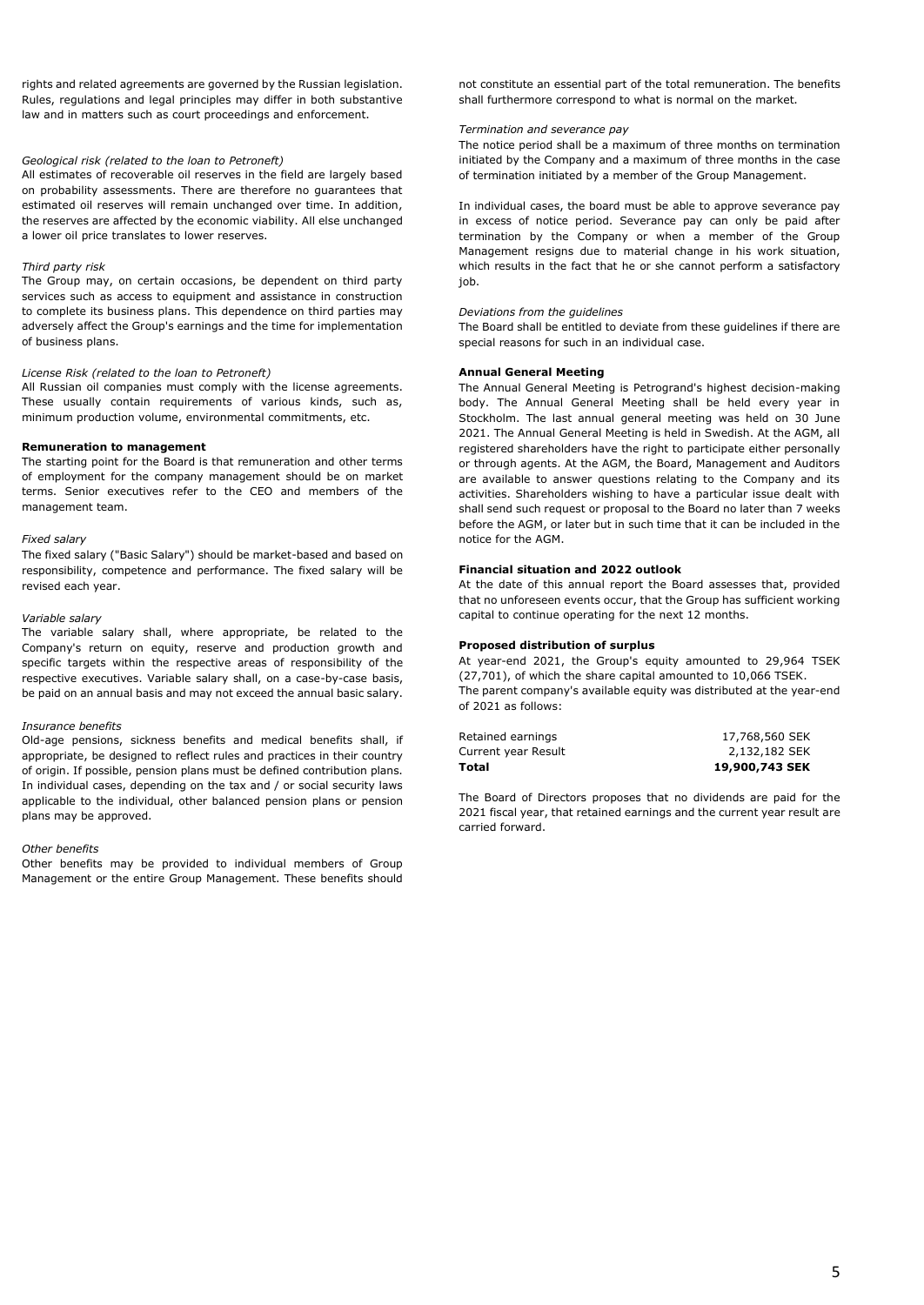| Consolidated statement on comprehensive income         |                | 2021-01-01<br>2021-12-31 | 2020-01-01<br>2020-12-31 |
|--------------------------------------------------------|----------------|--------------------------|--------------------------|
| (All amounts in TSEK)                                  | <b>Note</b>    |                          |                          |
|                                                        |                |                          |                          |
| Revenue                                                |                |                          |                          |
| Net revenue                                            |                |                          |                          |
|                                                        |                |                          |                          |
| <b>Total revenue</b>                                   |                |                          |                          |
|                                                        |                |                          |                          |
| <b>Operating costs</b>                                 |                |                          |                          |
| Administration costs                                   | 2, 3           | $-2756$                  | $-3255$                  |
| <b>Operating result</b>                                |                | $-2756$                  | $-3255$                  |
|                                                        |                |                          |                          |
| <b>Result from financial items</b>                     |                |                          |                          |
| Financial income                                       | $\overline{4}$ | 2 2 7 1                  | 2 6 3 0                  |
| Exchange rate differences                              | 5              | 2 7 4 7                  | $-4006$                  |
|                                                        |                |                          |                          |
| <b>Result after financial items</b>                    |                | 2 2 6 2                  | $-4631$                  |
| <b>Result before tax</b>                               |                | 2 2 6 2                  | $-4631$                  |
|                                                        |                |                          |                          |
| Tax                                                    | $\overline{7}$ |                          |                          |
|                                                        |                |                          |                          |
| <b>Result for the Year</b>                             |                | 2 2 6 2                  | $-4631$                  |
| Attributable to the shareholders of the parent company |                | 2 2 6 2                  | $-4631$                  |
|                                                        |                |                          |                          |
| Earnings per share                                     | 6              | 0.06                     | $-0.12$                  |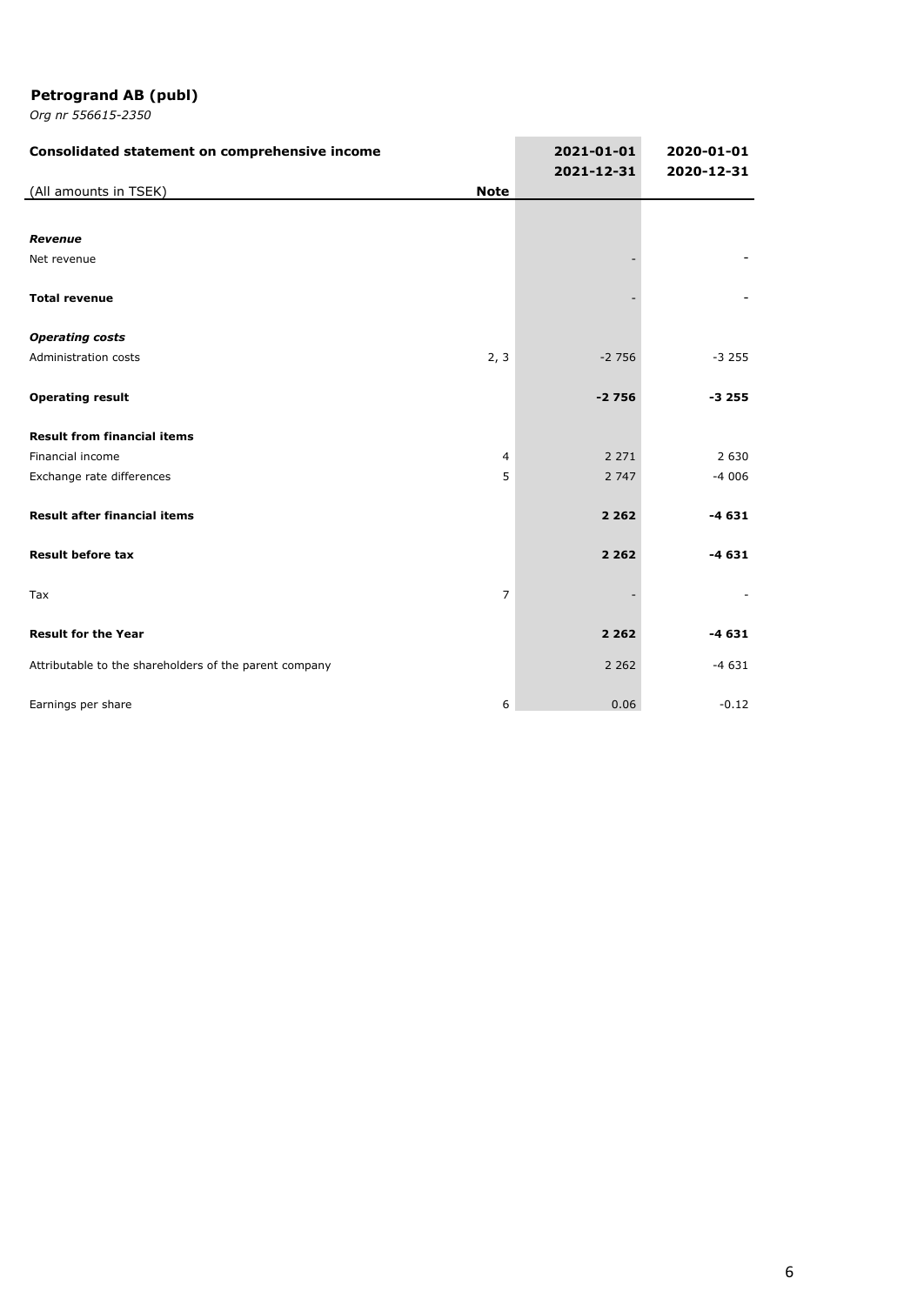| Consolidated statement of comprehensive income                                                                         |             | 2021-01-01<br>2021-12-31 | 2020-01-01<br>2020-12-31 |
|------------------------------------------------------------------------------------------------------------------------|-------------|--------------------------|--------------------------|
| (All amounts in TSEK)                                                                                                  | <b>Note</b> |                          |                          |
|                                                                                                                        |             |                          |                          |
| <b>Result for the year</b><br>Other comprehensive income<br>Items which have been or can be reclassified to net income |             | 2 2 6 2                  | -4 631                   |
| Translation differences                                                                                                |             | $\Omega$                 | $-2$                     |
| <b>Total comprehensive income</b>                                                                                      |             | 2 2 6 2                  | -4 633                   |
| Total comprehensive income attributable to:                                                                            |             |                          |                          |
| Shareholders of the parent company                                                                                     |             | 2 2 6 2                  | -4 633                   |
| Comprehensive income per share                                                                                         |             | 0.06                     | $-0.12$                  |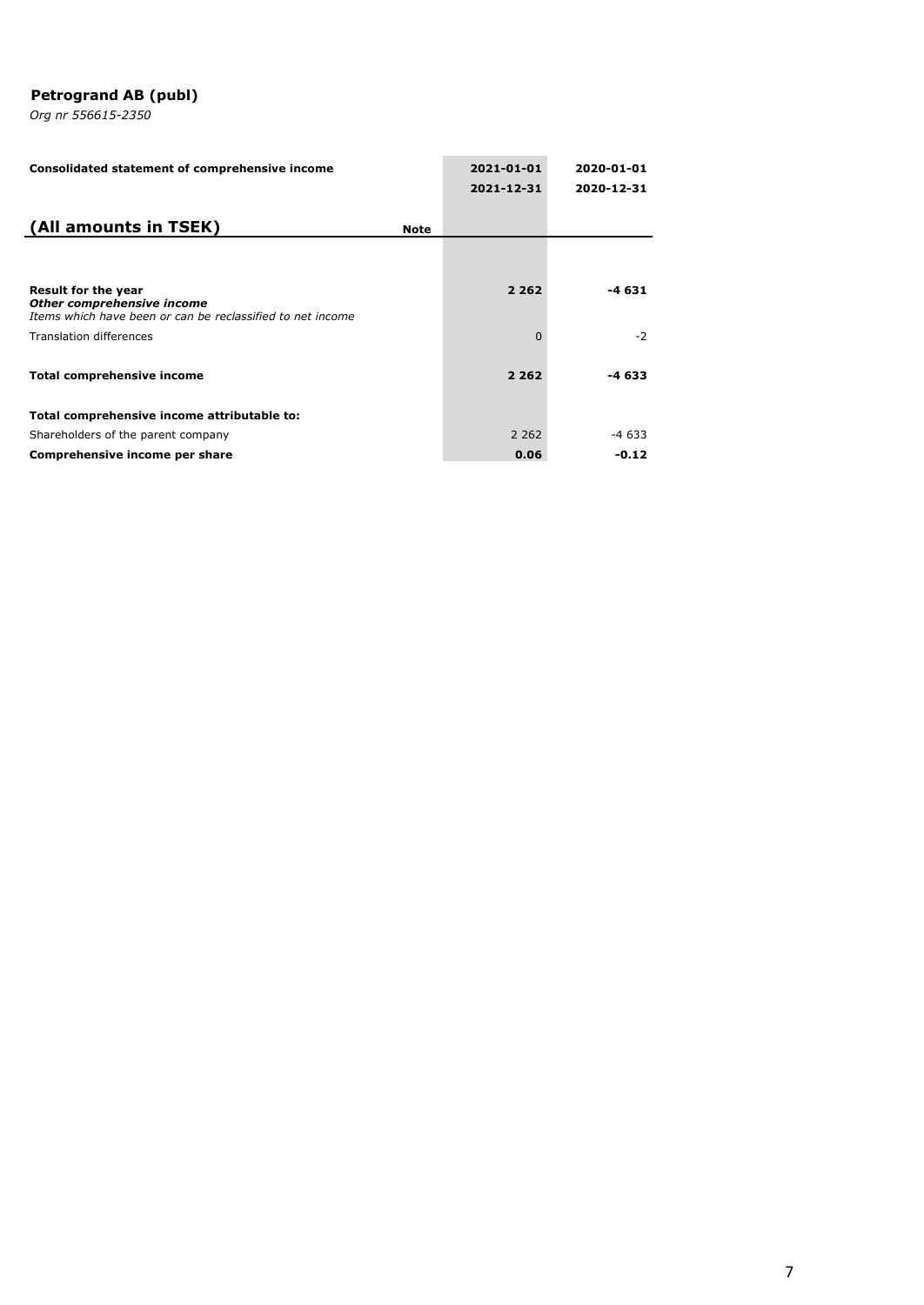| <b>Consolidated statement of Financial position</b> | 2021-12-31   | 2020-12-31 |
|-----------------------------------------------------|--------------|------------|
| (All amounts in TSEK)<br>Note                       |              |            |
|                                                     |              |            |
| <b>Current Assets</b>                               |              |            |
|                                                     |              |            |
| Loan receivables<br>10                              | 20 780       | 23 519     |
| Other receivables<br>11                             | 1881         | 217        |
| Cash and Bank                                       | 7 7 7 5      | 4 608      |
| <b>Total Current Assets</b>                         | 30 435       | 28 344     |
| <b>Total Assets</b>                                 | 30 435       | 28 344     |
|                                                     |              |            |
| <b>Equity and Liabilities</b>                       |              |            |
| <b>Equity</b>                                       |              |            |
| <b>Share Capital</b><br>13                          | 10 066       | 10 066     |
| <b>Other Capital</b>                                | $\Omega$     | 1 432 114  |
| Reserves                                            | $\mathbf{0}$ | $-102350$  |
| Retained earnings including current year result     | 19 898       | $-1312129$ |
| <b>Total Equity</b>                                 | 29 964       | 27 701     |
|                                                     |              |            |
| <b>CURRENT LIABILITIES</b>                          |              |            |
| Accounts payable                                    | $\mathbf{1}$ | 11         |
| <b>Tax liabilities</b>                              |              |            |
| Other current liabilities                           | 82           | 92         |
| Accrued costs and prepaid income                    | 388          | 540        |
| <b>Total current liabilities</b>                    | 471          | 643        |
|                                                     |              |            |
| <b>Total Equity and Liabilities</b>                 | 30 435       | 28 344     |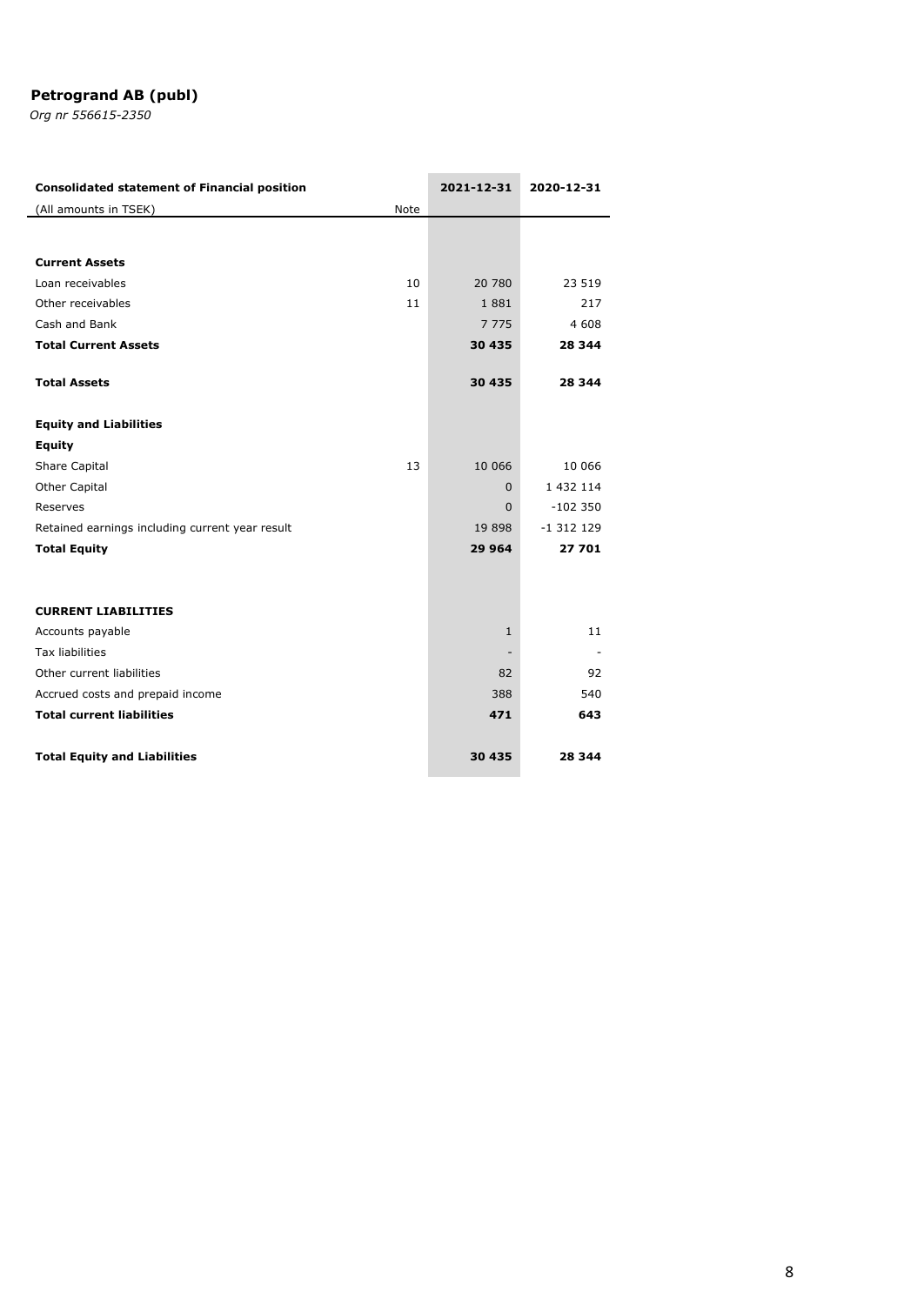*Org nr 556615-2350*

## **STATEMENT OF CHANGES IN EQUITY (GROUP)**

#### **Attributable to Parent Company Shareholders**

|                                     |               | Additional      |                    |                                            | Total          |
|-------------------------------------|---------------|-----------------|--------------------|--------------------------------------------|----------------|
| (All amounts in TSEK)               | Share capital | paid in capital | Other<br>reserves* | Earnings, incl<br>result for the<br>period | equity capital |
| Opening balance on 1 January 2020   | 10 066        | 1 432 114       | $-102347$          | $-1307498$                                 | 32 336         |
| Result for the period               |               |                 |                    | $-4631$                                    | $-4631$        |
| Translation difference              |               |                 | $-2$               |                                            | $-2$           |
| Closing balance on 2020-12-31       | 10 066        | 1 432 114       | $-102350$          | $-1312129$                                 | 27 701         |
| Result for the period               |               |                 |                    | 2 2 6 2                                    | 2 2 6 2        |
| Transfers within equity             |               | $-1432114$      | 102 350            | 1 329 764                                  |                |
| Closing balance on 31 December 2021 | 10 066        | 0               | 0                  | 19898                                      | 29 964         |

\*Other reserves consist of translation differences on wholly owned operations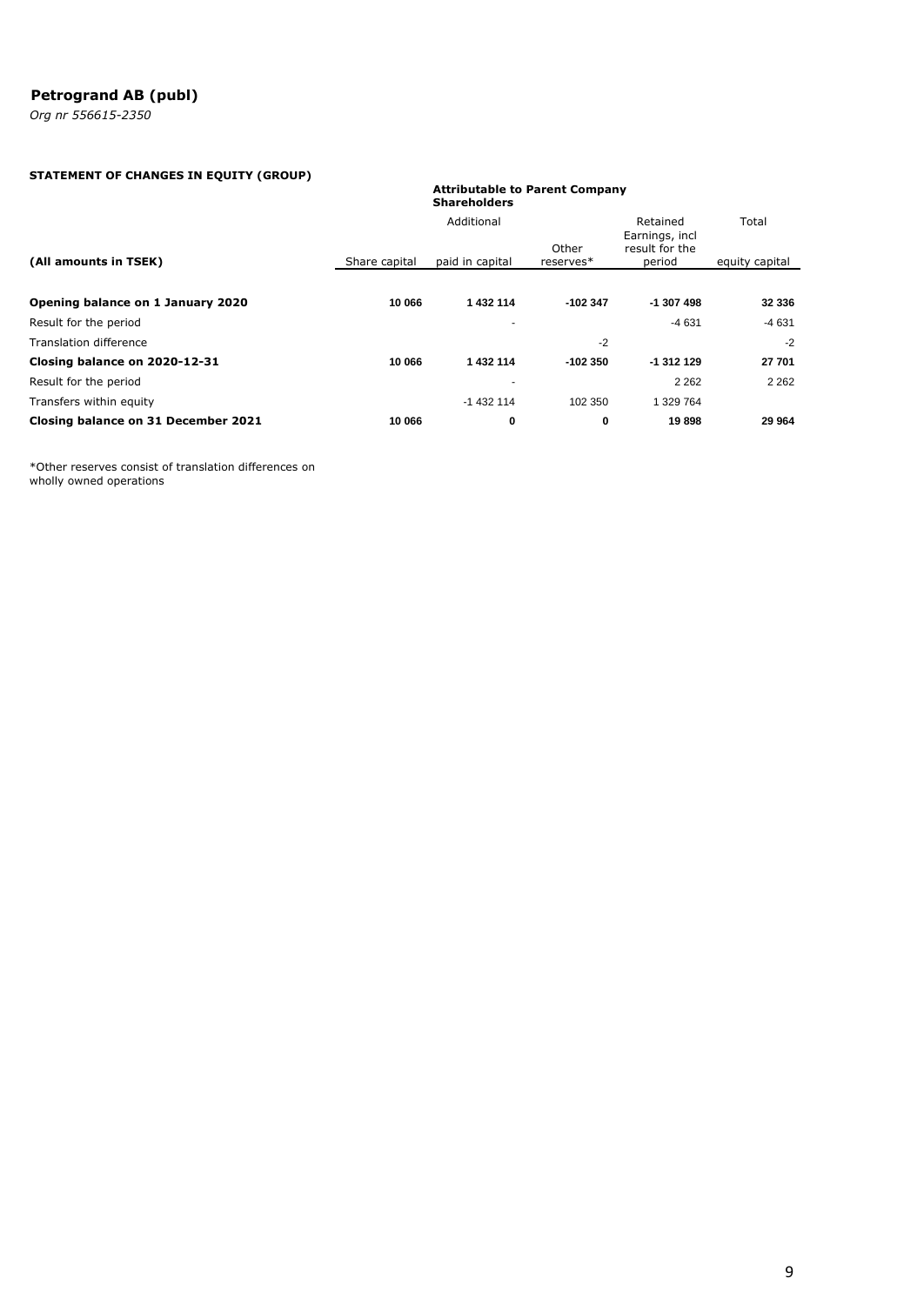*Org nr 556615-2350*

#### **Consolidated cashflow statement**

|                                                                          | 2021-01-01<br>$-2021-12-31$ | 2020-01-01<br>$-2020-12-31$ |
|--------------------------------------------------------------------------|-----------------------------|-----------------------------|
| (All amounts in TSEK)<br>Note                                            |                             |                             |
|                                                                          |                             |                             |
| Cashflow from operating activities                                       |                             |                             |
| Result before tax<br>12<br>Adjustment for items not included in cashflow | 2 2 6 2<br>$-4053$          | $-4631$<br>3 1 8 0          |
| Cashflow from operating activities                                       |                             |                             |
| before changes in operating capital                                      | $-1791$                     | $-1451$                     |
| Cashflow from changes in operating capital                               |                             |                             |
| Decrease (+) / increase (-) in receivables                               | $-22$                       | 477                         |
| Decrease $(-)$ / increase $(+)$ in liabilities                           | $-172$                      | 92                          |
| Total changes in operating capital                                       | $-194$                      | 569                         |
| Cash flow from operating activities                                      | $-1985$                     | $-882$                      |
| <b>Investing activities</b>                                              |                             |                             |
| 10<br>Repayment on issued loans                                          | 5 2 1 0                     | $\Omega$                    |
| <b>Cashflow from investment activities</b>                               | $\mathbf 0$                 | 0                           |
| <b>Financing activities</b>                                              |                             |                             |
| Decrease (-)/increase (+) in cash                                        | 3 2 2 5                     | $-882$                      |
| Cash at beginning of period<br>Exchange differences on cash              | 4 608<br>$-58$              | 5 4 8 7<br>3                |
| Cash at end of period                                                    | 7775                        | 4608                        |

**Contract Contract**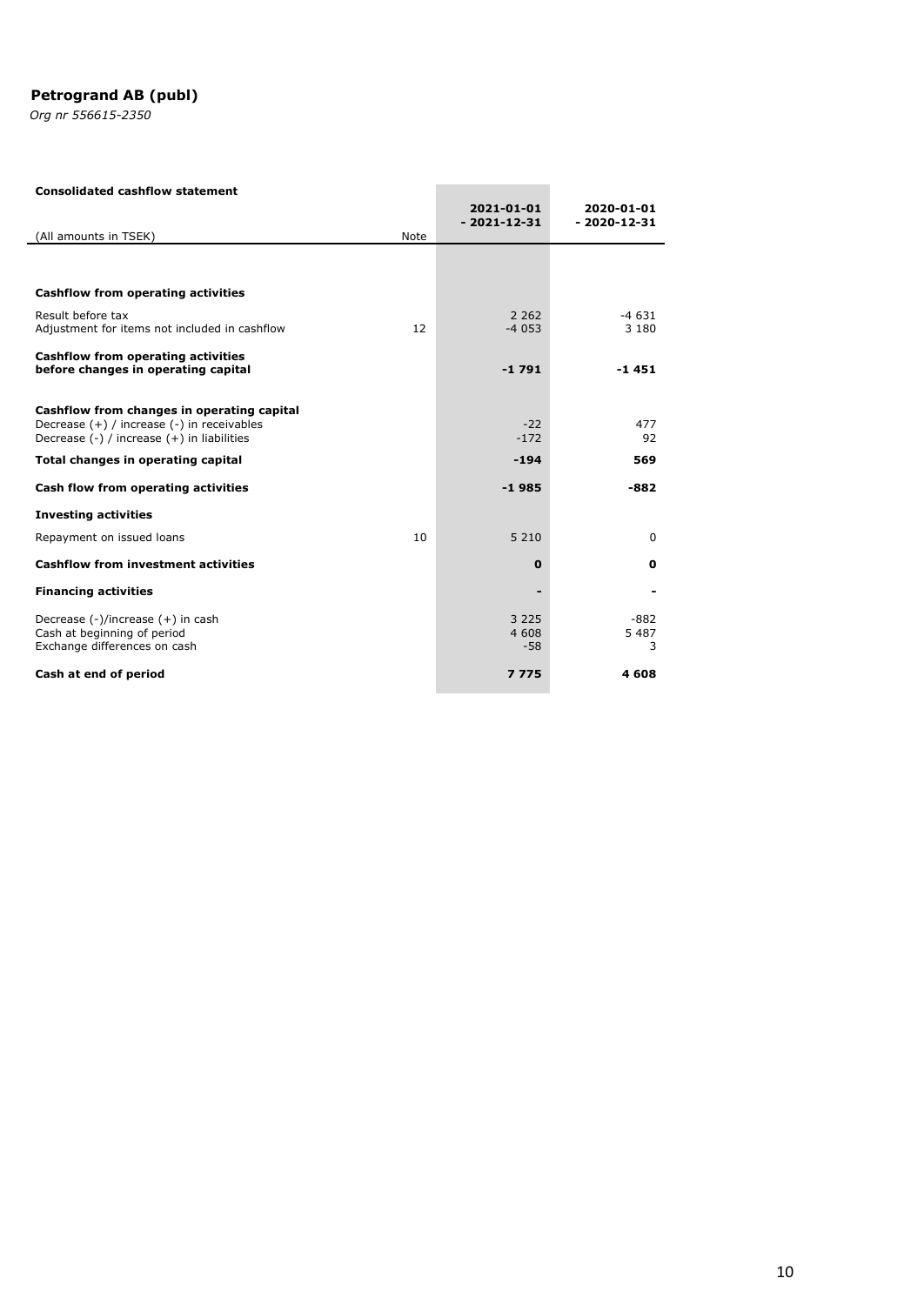| <b>Parent Company Income statement</b> |                | 2021-01-01<br>2021-12-31 | 2020-01-01<br>2020-12-31 |
|----------------------------------------|----------------|--------------------------|--------------------------|
| (All amounts in TSEK)                  | Note           |                          |                          |
|                                        |                |                          |                          |
| <b>Revenue</b>                         |                |                          |                          |
| Other revenue                          |                |                          |                          |
|                                        |                |                          |                          |
| <b>Total revenue</b>                   |                |                          |                          |
|                                        |                |                          |                          |
| <b>Gross profit or loss</b>            |                |                          |                          |
| Administration costs                   | 2, 3           | $-2789$                  | $-2802$                  |
|                                        |                |                          |                          |
| <b>Operating result</b>                |                | $-2789$                  | $-2802$                  |
| <b>Result from financial items</b>     |                |                          |                          |
| Financial income                       | 4              | 2 2 7 1                  | 2 6 3 0                  |
| Exchange rate differences              | 5              | 2 7 5 3                  | $-4006$                  |
| Other financial costs                  |                | $-103$                   | $-271$                   |
|                                        |                |                          |                          |
| <b>Result before tax</b>               |                | 2 1 3 2                  | $-4450$                  |
| Tax                                    | $\overline{7}$ |                          |                          |
| Year result                            |                | 2 1 3 2                  | $-4450$                  |

| <b>Parent Company Comprehensive income</b> | 2021-01-01<br>2021-12-31 | 2020-01-01<br>2020-12-31 |
|--------------------------------------------|--------------------------|--------------------------|
| (All amounts in TSEK)                      |                          |                          |
| Result for the year                        | 2 1 3 2                  | -4 450                   |
| <b>Total comprehensive income</b>          | 2 1 3 2                  | -4 450                   |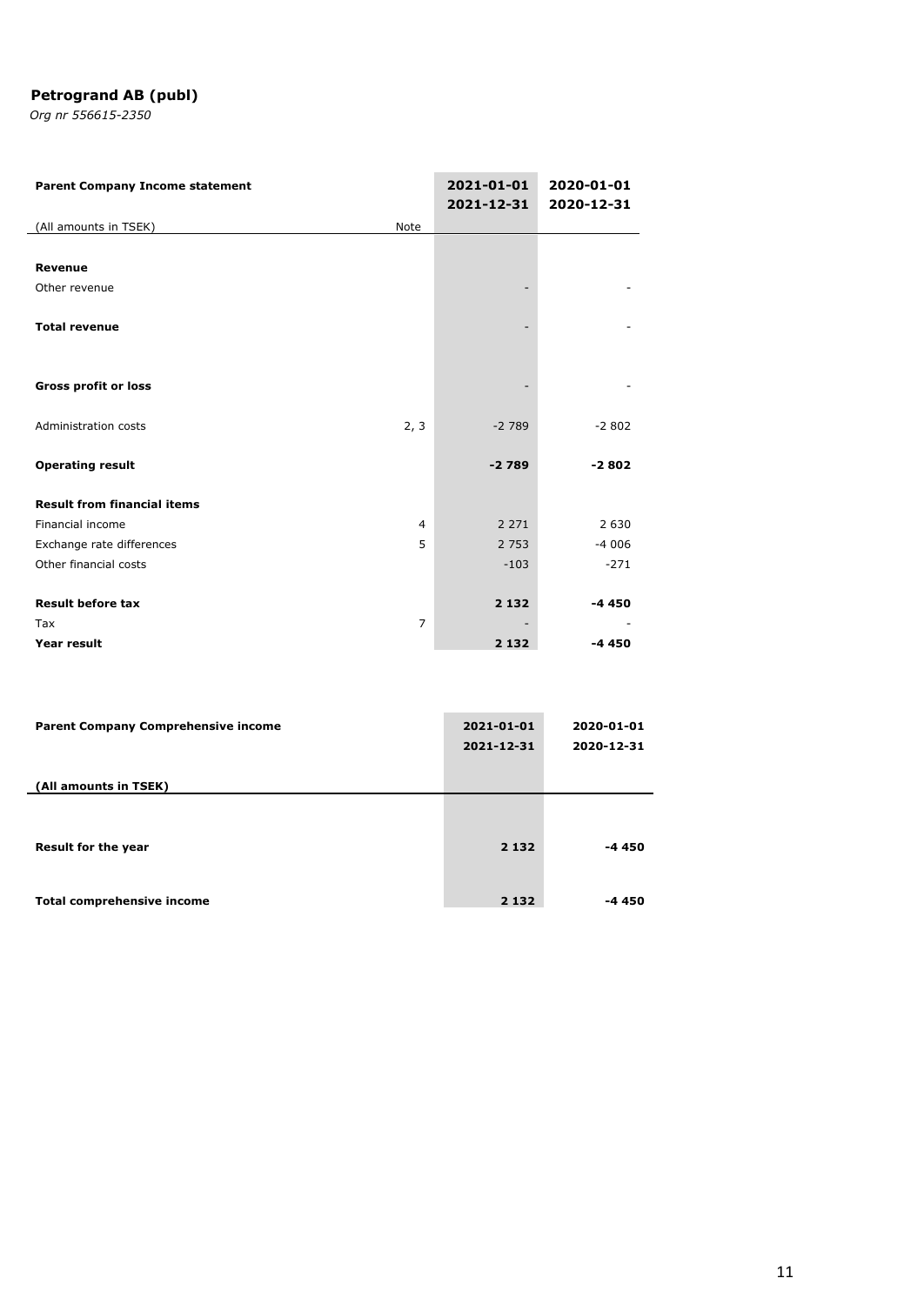| <b>Parent Company Statement of Financial position</b> |      | 2021-12-31   | 2020-12-31 |  |
|-------------------------------------------------------|------|--------------|------------|--|
| (All amounts in TSEK)                                 | Note |              |            |  |
|                                                       |      |              |            |  |
| <b>FIXED ASSETS</b>                                   |      |              |            |  |
| <b>Financial Fixed Assets</b>                         |      |              |            |  |
| Shares in Subsidiaries                                | 8    | 50           | 50         |  |
| Loans to Subsidiaries                                 | 9    |              |            |  |
| <b>Total Fixed Assets</b>                             |      | 50           | 50         |  |
|                                                       |      |              |            |  |
| <b>Current assets</b>                                 |      |              |            |  |
| Loan receivable                                       | 10   | 20 780       | 23 519     |  |
| Other current receivables                             |      | 110          | 30         |  |
| Receivable on group companies                         |      | $\mathbf{0}$ | 0          |  |
| Accrued income and prepaid costs                      | 11   | 1 7 7 1      | 184        |  |
| Cash and bank                                         |      | 7 7 7 5      | 4 6 0 8    |  |
| <b>Total Current assets</b>                           |      | 30 435       | 28 341     |  |
|                                                       |      |              |            |  |
| <b>TOTAL ASSETS</b>                                   |      | 30 485       | 28 391     |  |
|                                                       |      |              |            |  |
| <b>Equity and Liabilities</b>                         |      |              |            |  |
|                                                       |      |              |            |  |
| <b>Total Equity</b>                                   |      |              |            |  |
| Share Capital                                         | 13   | 10 066       | 10 066     |  |
| <b>Restricted Equity</b>                              |      | 10 066       | 10 066     |  |
|                                                       |      |              |            |  |
| Premium fund                                          |      | $\mathbf 0$  | 1 343 165  |  |
| Retained Earnings                                     |      | 17 769       | -1 320 946 |  |
| Current year result                                   |      | 2 1 3 2      | $-4450$    |  |
| <b>Unrestricted equity</b>                            |      | 19 901       | 17 769     |  |
|                                                       |      |              |            |  |
| <b>Total Equity</b>                                   |      | 29 967       | 27 835     |  |
|                                                       |      |              |            |  |
| <b>Current Liabilities</b>                            |      |              |            |  |
| Accounts payable                                      |      | 1            | 2          |  |
| Tax liabilities                                       |      |              |            |  |
| <b>Other Liabilities</b>                              |      | 82           | 26         |  |
| Debt to subsidiaries                                  |      | 47           | 47         |  |
| Accrued costs and prepaid income                      |      | 388          | 481        |  |
| <b>Total current liabilities</b>                      |      | 518          | 556        |  |
|                                                       |      |              |            |  |
| <b>Total Equity and Liabilities</b>                   |      | 30 485       | 28 391     |  |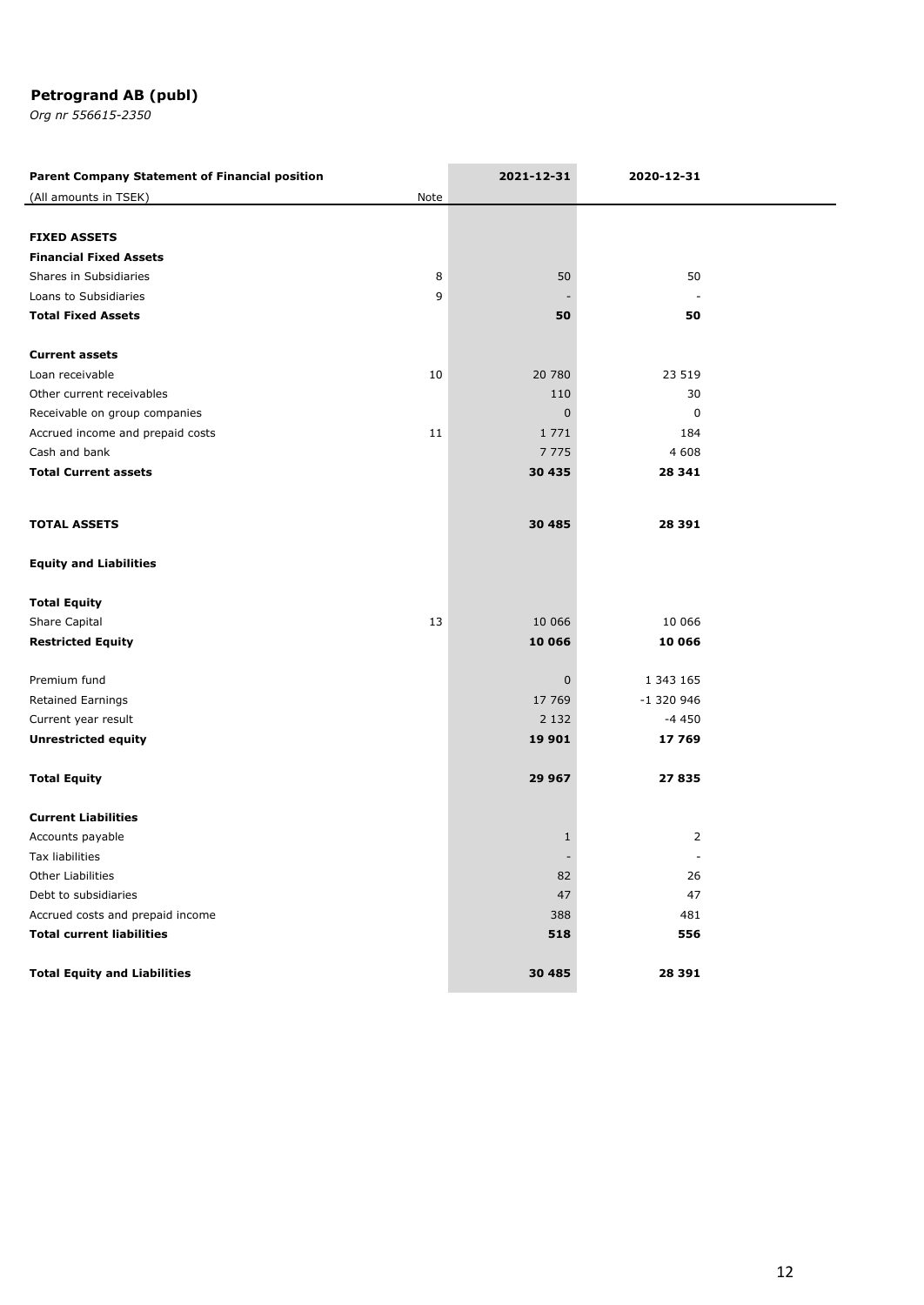*Org nr 556615-2350*

## **Parent company changes in equity**

|                              | <b>Restricted equity</b> | <b>Unrestricted equity</b> |                                                        |                         |                        |
|------------------------------|--------------------------|----------------------------|--------------------------------------------------------|-------------------------|------------------------|
| (All amounts in TSEK)        | Share capital            | <b>Premium fund</b>        | <b>Profit/loss</b><br><b>Carried</b><br><b>Forward</b> | Year's<br><b>Result</b> | <b>Total</b><br>Equity |
|                              |                          |                            |                                                        |                         |                        |
| Balance on 1 January 2020    | 10 066                   | 1 343 165                  | -1321528                                               | 581                     | 32 285                 |
|                              |                          |                            |                                                        |                         |                        |
| Reallocation                 |                          |                            | 581                                                    | $-581$                  |                        |
| Result for the period        |                          |                            |                                                        | $-4450$                 | -4 450                 |
| <b>Balance on 2020-12-31</b> | 10 066                   | 1 343 165                  | -1320947                                               | $-4450$                 | 27835                  |
|                              |                          |                            |                                                        |                         |                        |
| Reallocation                 |                          | $-1343165$                 | 1 338 715                                              | 4 4 5 0                 |                        |
| Result for the Year          |                          |                            |                                                        | 2 1 3 2                 | 2 1 3 2                |
| <b>Balance on 2021-12-31</b> | 10 066                   | $\bf{0}$                   | 17769                                                  | 2 1 3 2                 | 29 967                 |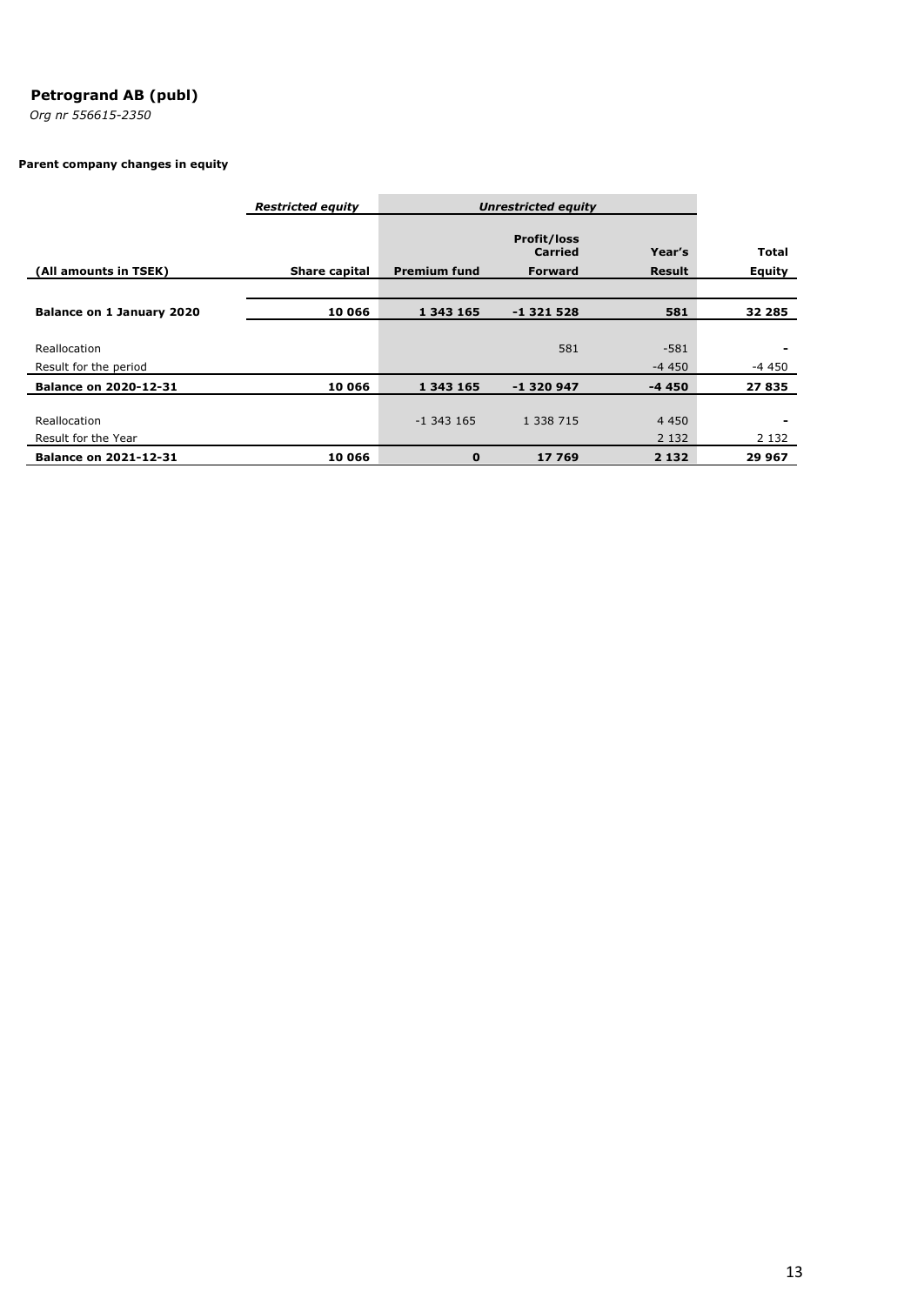|  | Ora nr 556615-2350 |  |
|--|--------------------|--|
|  |                    |  |

| Org nr 556615-2350<br><b>Parent Company Statement of cashflow</b> |      | 2021-01-01<br>$-2021 - 12 - 31$ | 2020-01-01<br>$-2020 - 12 - 31$ |  |
|-------------------------------------------------------------------|------|---------------------------------|---------------------------------|--|
| (All amounts in TSEK)                                             | Note |                                 |                                 |  |
|                                                                   |      |                                 |                                 |  |
|                                                                   |      |                                 |                                 |  |
|                                                                   |      |                                 |                                 |  |
| <b>Cashflow from operating activities</b>                         |      |                                 |                                 |  |
| Result before tax                                                 |      | 2 1 3 2                         | - 4 450                         |  |
| Adjustment for items not included in cashflow                     | 12   | $-3955$                         | 3 4 5 7                         |  |
|                                                                   |      |                                 |                                 |  |
| Cashflow from operations before changes in                        |      |                                 |                                 |  |
| operating capital                                                 |      | $-1823$                         | -993                            |  |
|                                                                   |      |                                 |                                 |  |
| Cashflow from changes in operating capital                        |      |                                 |                                 |  |
| Decrease (+) / increase (-) in receivables                        |      | $-80$                           | 430                             |  |
| Decrease (-) / increase (+) in liabilities                        |      | $-37$                           | 86                              |  |
| Total changes in operating capital                                |      | $-117$                          | 516                             |  |
|                                                                   |      |                                 |                                 |  |
| <b>Cashflow from operating activities</b>                         |      | -1939                           | $-477$                          |  |
|                                                                   |      |                                 |                                 |  |
|                                                                   |      |                                 |                                 |  |
| <b>Investing activities</b>                                       |      |                                 |                                 |  |
| Repayment of loans                                                | 10   | 5 2 1 0                         | $\Omega$                        |  |
| Loan to subsidiaries                                              |      | $-103$                          | $-271$                          |  |
| <b>Cash flow from investments</b>                                 |      | 5 1 0 7                         | $-271$                          |  |
|                                                                   |      |                                 |                                 |  |
| <b>Financing activities</b>                                       |      |                                 |                                 |  |
| <b>Cashflow from Financing activities</b>                         |      |                                 |                                 |  |
| Decrease(-)/increase(+) in cash                                   |      | 3 1 6 7                         | $-748$                          |  |
| Cash at beginning of period                                       |      | 4 608                           | 5 3 5 6                         |  |
| Cash at end of period                                             |      | 7775                            | 4 608                           |  |
|                                                                   |      |                                 |                                 |  |

L,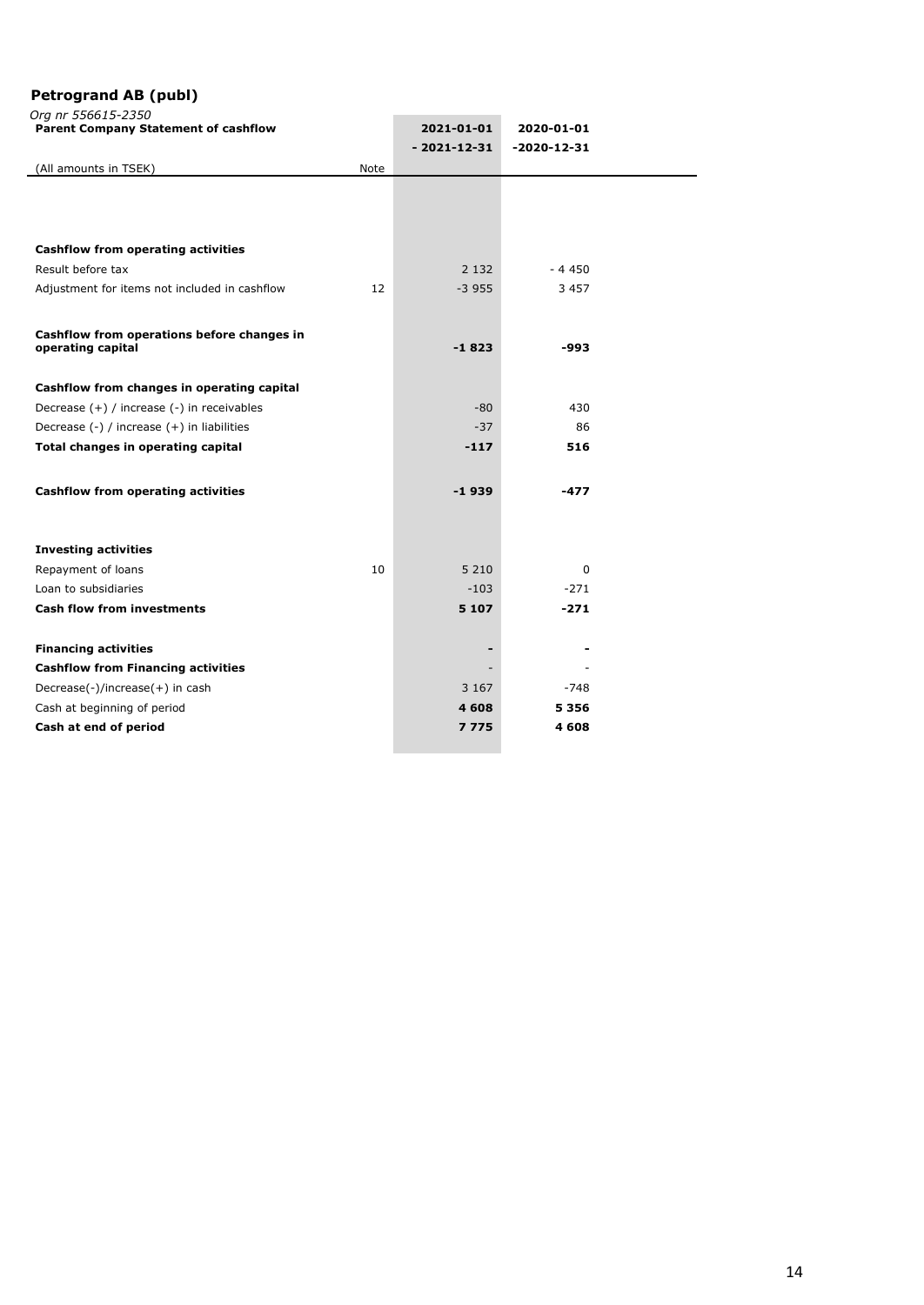#### **Note 1 Accounting principles**

#### **1. Basis for the preparation of reports**

The consolidated accounts of the Petrogrand Group have been prepared in accordance with International Financial Reporting Standards (IFRS) issued by the International Accounting Standards Board (IASB) as adopted by the EU. Furthermore, the Swedish Financial Reporting Board's recommendation RFR 1 Supplementary Accounting Rules for Groups has been applied.

The consolidated accounts have been prepared in accordance with the acquisition method and include the parent company and its subsidiaries.

The parent company applies, in all significant aspects, the same accounting principles as the Group. In addition the parent company applies the Swedish Financial Accounting Standards Council Recommendation RFR 2 Reporting of Legal Entities.

#### **2. Basis for consolidation**

Subsidiaries are all companies over which the Group has controlling influence. The Group controls a company when it is exposed to or is entitled to variable returns from its holding in the company and is able to influence the return through its influence in the company. Subsidiaries are included in the consolidated financial statements as of the date when the controlling influence is transferred to the Group. They are excluded from the consolidated financial statements as of the date when the controlling influence ceases.

The consolidated accounts are prepared according to the acquisition method. This means that the subsidiaries' equity at the acquisition, determined as the difference between the fair value of the assets and liabilities, is eliminated in its entirety. In the consolidated accounts, therefore, only the part of the subsidiaries 'shareholders' equity that has been added after the acquisition date is included. The consolidated accounts comprise those companies in which the Parent Company directly or through subsidiaries holds more than 50% of the voting rights, or otherwise has a controlling influence.

Intra-Group transactions, balance sheet items, income and expenses on transactions between Group companies are eliminated. Gains and losses resulting from intra-group transactions and which are reported in assets are also eliminated. The accounting principles for subsidiaries have been amended, if necessary, to ensure consistent application of the Group's principles.

#### Acquisition-related costs are expensed when incurred.

Divested companies are included in the consolidated accounts up to and including the date of disposal. Companies acquired during the current year are included in the consolidated accounts as of the acquisition date.

## **3. Translation of foreign currency**

Items included in the financial statements of the various entities in the Group are valued in the currency used in the economic environment in which each company is primarily active (functional currency). The consolidated accounts are presented in SEK, which is the Swedish Parent Company's functional and reporting currency.

Income and financial position for all Group companies that have a different functional currency than the reporting currency, are translated into the Group's reporting currency as follows:

(A) Assets and liabilities for each of the balance sheets are translated at the closing date rate,

(B) Income and expenses for each of the Income Statements are translated at the average exchange rate (unless this average rate represents a reasonable approximation of the cumulative effect of the rates applicable on the transaction date, otherwise revenues and expenses are translated at the transaction date rate), and

(C) all exchange rate differences that occur are reported for each period as a component in other comprehensive income. The cumulative effect of exchange rate differences is reported as a separate part of equity.

At the time of consolidation, exchange rate differences arising from the

translation of net investments in foreign operations and borrowings and other currency instruments identified as hedges of such investments are recognized in equity. Upon disposal of a foreign operation, in whole or in part, the exchange rate differences recognized in equity are recognized in the income statement and recognized as part of the capital gain / loss.

Receivables and liabilities in foreign currency are translated at the closing date rate of the functional currency. Exchange differences on operating receivables and operating liabilities are included in operating income, while exchange rate differences on financial receivables and liabilities are reported among financial items. Unrealized exchange gains and losses attributable to related receivables and liabilities are reported net as other operating income / expenses.

The exchange rates that have been used at the closing date and the average exchange rate are as follows:

Balance sheet date exchange rate: 1 SEK corresponds to 8.22 (9.04) Russian ruble (RUB). 1 SEK corresponds to 0.11 (0.12) US dollars (USD). Average exchange rate: 1 SEK corresponds to 8.58 (7.81) Russian rubles (RUB). 1 SEK corresponds to 0.11 (0.11) US dollars (USD).

#### **4. Revenue recognition**

Any revenue from activities outside ordinary activities is reported as other operating income. Financial income consists of reported interest income and dividends.

#### **5. Leasing**

Lease agreements are reported as right-of-use assets and a corresponding liability on the day the leased asset is available for use. Each lease payment is allocated between repayment of the liability and financial cost. The financial cost is allocated over the leasing period so that each reporting period is charged with an amount equal to the interest rate applicable to the reported liability each period. The rightof-use asset is depreciated over the shorter of the useful life of the asset and the leasing period.

The Company is not party to any leasing agreements.

#### **6. Employee benefits**

The Group has no pension plans.

The company reports a liability and cost of bonus when there is a legal or informal obligation due to past practice to pay bonus to employees.

#### **7. Income taxes**

The tax expense for the period comprises current and deferred taxes. Tax is recognized in the income statement except when the tax refers to items recognized in other comprehensive income or directly in equity. In such cases, tax is also reported in other comprehensive income and equity.

Reported income taxes include taxes payable or received in respect of the current year, as well as adjustments for previous years' current tax and changes in deferred taxes. The valuation of all tax liabilities is made at nominal amounts and is made according to the tax rules and tax rates that are decided or announced and will be determined with great certainty. Deferred tax is calculated using the balance sheet method on all temporary differences that arise between reported and taxable values of assets and liabilities

Deferred tax assets are reported to the extent that future tax surpluses will be available, against which the temporary differences can be utilized.

#### **8. Tangible fixed assets**

Property, plant and equipment are reported at acquisition value less depreciation. Expenditure on asset performance improvement beyond the original level increases the asset's carrying amount. Repairs and maintenance expenses are reported as expenses. Borrowing costs are not included in the acquisition value.

#### **9. Intangible fixed assets**

As there is currently no planned development of the assets at its own discretion, all related assets have been written down.

#### **10. Depreciation and impairment**

Tangible fixed assets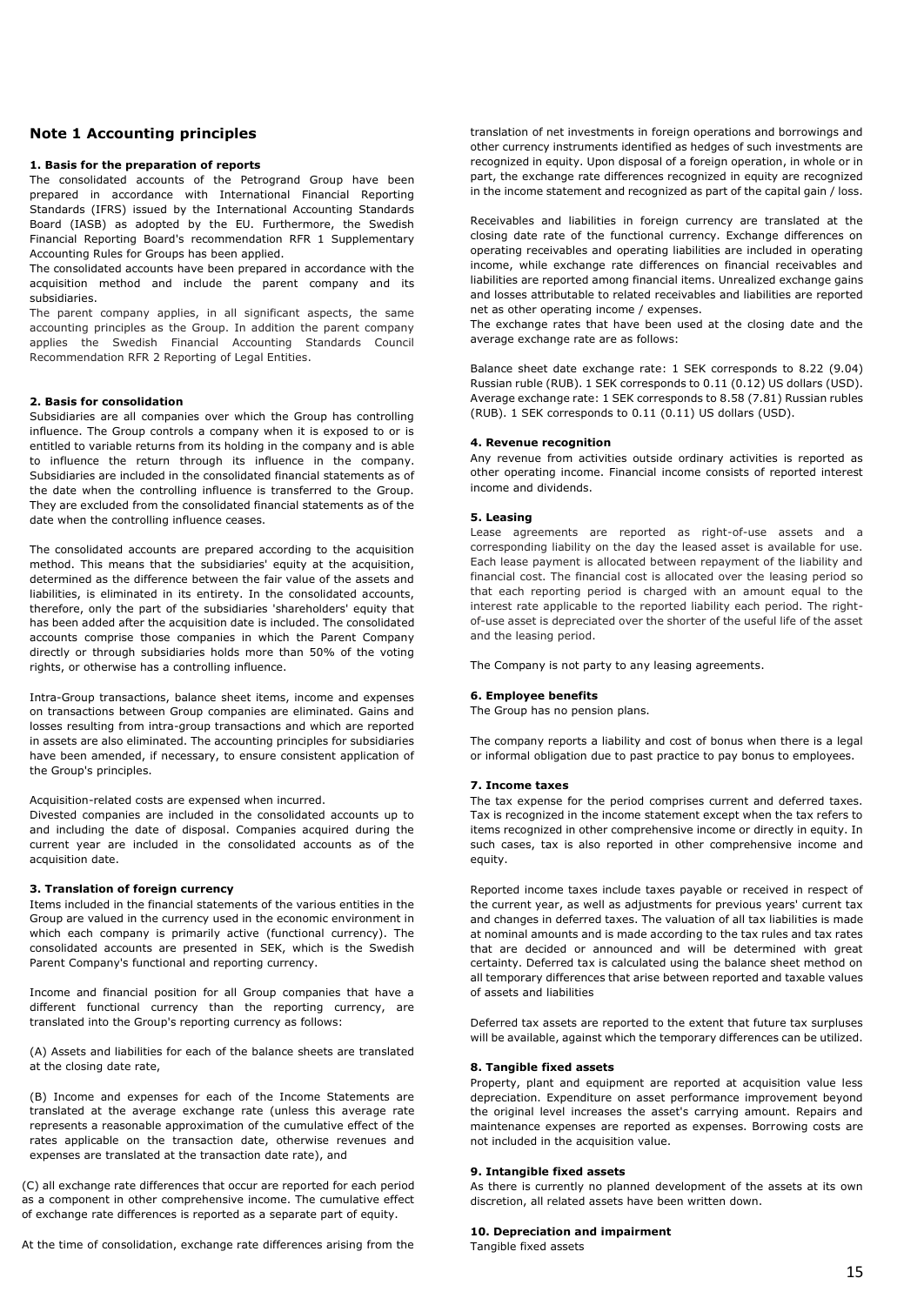Property, plant and equipment are depreciated over the asset's estimated useful life. When the asset's depreciable amount is determined, the residual value of the asset will be taken into account. The straight-line depreciation method is used for the tangible fixed assets listed below.

The following depreciation periods are applied:

| Buildings:         | $3-10$ years |
|--------------------|--------------|
| Processing plants: | $3-10$ years |
| Machines:          | $2-10$ years |

The assessment of an asset's residual value and useful life is made annually. If there is an indication that tangible, intangible or financial fixed assets in the Group have an excessively high book value, an analysis is made where the minimum cash-generating unit's recoverable amount is determined as the highest of net realizable value and value in use. Net asset value is measured as expected future discounted cash flow. Write-downs are made using the difference between book value and recoverable amount. An impairment loss is reversed when the writedown is no longer justified. A reversal is made up to a value not exceeding the book value that would have been reported, less depreciation, if no write-down would be made.

#### **11. Financial assets and liabilities**

#### Financial assets

A financial asset is recognized in the balance sheet when the company becomes a party to the return from the asset. A financial asset is removed from the balance sheet when the rights relating to the asset have been realized, when the asset matures or when the company loses control of it. The Group classifies its financial assets in the categories: a) Investments in Equity instruments; b) Loans and receivables; and c) Financial assets available for sale.

#### A) Investments in Equity instruments

Investments in Equity instruments (previously called Financial assets available for sale) are assets that are not derivatives and that have been identified as being available for sale. Petrogrand sees this as a residual category with the investment of non-current assets that do not fit into any other category. Valuation is at fair value directly to other comprehensive income.

#### *B) Loans and receivables;*

The Group's loan receivables and accounts receivable consist of Current loan receivables, Other short-term receivables and Liquid funds. Loan and accounts receivables are non-derivative financial assets that have fixed or determinable payments and are not quoted on an active market. The valuation of these assets is initially at fair value including transaction costs and subsequently at accrued acquisition value using the effective interest rate method. All Group assets in this category are classified as current assets when their maturity date is less than 12 months after the end of the reporting period. Cash and cash equivalents are classified as cash and cash equivalents, short-term investments with a maturity of three months or less, which can easily be converted into cash.

#### *C) Available-for-sale financial assets*

Available-for-sale financial assets are reported at fair value. Unrealized changes in value are reported in the consolidated and parent company's comprehensive income statement.

#### *Financial liabilities*

A financial liability is recognized in the balance sheet when the counterparty has performed and the contractual obligation to pay is present, even if the invoice has not been received. A financial liability is removed from the balance sheet when the obligation in the agreement regarding the liability is fulfilled or otherwise terminated. The Group's other financial liabilities consist of trade payables and other short-term liabilities. Trade payables are classified as current liabilities if they expire within one year or earlier, otherwise they are recognized as long-term liabilities. The Group's total trade payables are classified as current liabilities.

#### **12. Assets held for sale**

Assets held for sale are reported separately in the income statement and balance sheet in accordance with IFRS 5.

#### **13. Equity**

Issuance costs are booked directly against equity**.**

Provisions are recognized when a liability exists as a result of events occurring and it is likely that payments will be required to fulfill the obligation. A prerequisite is also that a reliable estimate of the amount to be paid can be made.

#### **15. Cash flow statement**

The cash flow statement has been prepared according to indirect method. The reported cash flow includes only transactions that have resulted in ingoing and outgoing payments.

#### **16. Assessments and estimates in the financial statements**

The preparation of the financial statements in accordance with IFRS requires that management make assessments and estimates as well as make assumptions that affect the application of the accounting principles and the reported amounts of assets, liabilities, income and expenses. The actual outcome may deviate from these estimates and assessments. Estimates and assumptions are reviewed on a regular basis. Changes in estimates are recognized in the period when the change is made if the change has only affected this period or during the period the change is made and future periods of change affect both the current period and future periods.

#### **17. Segment reporting**

Segment information is presented in accordance with the current standard in the manner used in the internal reporting where the highest executives comply with the business as a whole. The company currently has no segment reporting as the operations of the company solely consists of managing its capital.

#### **18. New Standards, Amendments and Interpretations 2021**

None of the new or amended IFRS standards applied by the Group 1 January 2021 have had any significant effect on the Group's accounts.

#### **19. New standards and interpretations that have not yet been adopted.**

New standards and interpretations effective for reporting periods starting after 1 January 2022 have not been adopted early and are not expected to have a significant effect on the Group's financial reports in the current or future periods.

#### **20. Financial risk management**

The Group is exposed to a variety of financial risks through its operations: market risk (currency risk, interest rate risk and price risk), credit risk, liquidity risk and capital risk. The company's board of directors has adopted a financial policy with a regulatory framework for how the company will handle its financial assets and operations. The policy also clarifies the division of responsibilities between the management and the board.

#### **Currency risk**

The Group operates internationally and is exposed to currency risks arising from different currency exposures, primarily US dollars (USD). Currency risk arises when assets and liabilities are denominated in different currencies.

Assets in USD consist of loan receivables and liquid funds in the Parent company´s bank account.

The Group's functional currency is the Swedish kronor (SEK). In 2021 the parent company has continued to hold the majority of its liquid funds in USD. The purpose is to secure available capital with regards to ongoing transactions.

In 2018, the parent company entered into a 2 MUSD loan financing agreement with Petroneft Resources Plc and in 2019 the facility was increased by 500 TUSD, whereby USD 2.5 million has been lent to Petroneft. The loan is secured and the interest rate is LIBOR +9%. The entire loan amount and accrued interest are denominated in USD. At 31 December 2021 the SEK value of the loan amounted to 20,780 TSEK. If the USD had appreciated/depreciated 10% relative to SEK the reported net income would have been 2,070 TSEK higher/lower as a result of a revaluation of the loan. Equity would have changed correspondingly.

As at 31 December 2021, funds were held in EUR at the equivalent of 90 TSEK. If the EUR had strengthened / weakened by 10% relative to SEK, the reported net income for the 2021 fiscal year had been 9 TSEK higher / lower due to the valuation of assets at fair value through profit or loss. Equity had also fully changed accordingly.

As at 31 December 2021, funds were held in USD at the equivalent of 6,723 TSEK. If the USD had strengthened / weakened by 10% relative to SEK, the reported net income for the 2021 fiscal year had been 672 TSEK higher / lower due to the valuation of assets at fair value through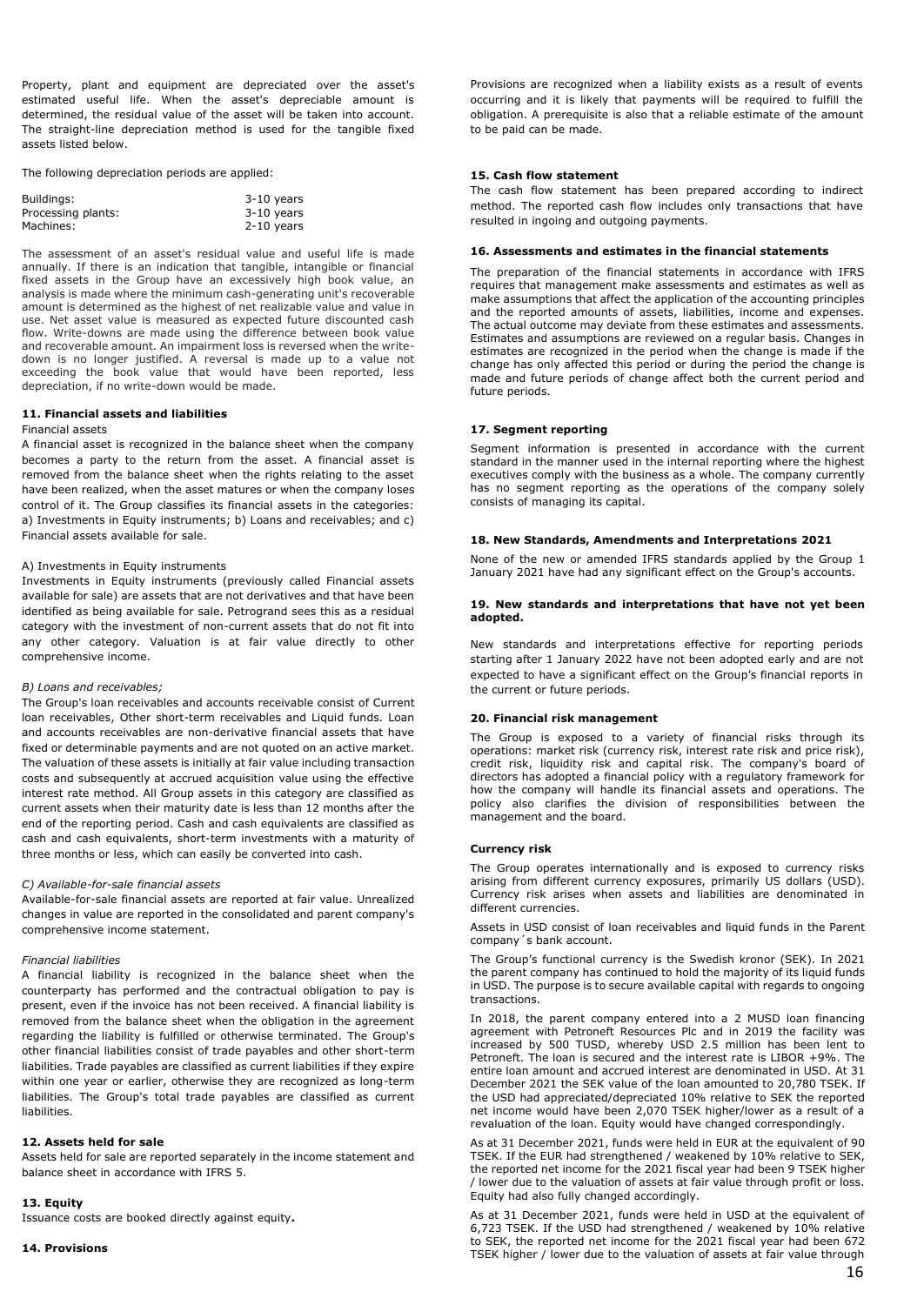profit or loss. Equity had also fully changed accordingly. The Company no longer holds any funds in RUB.

#### **Interest rate risk**

The Group currently does not have any borrowing and is therefore not exposed to any interest rate risk related to liabilities.

#### **Price Risk**

*Credit and counterparty risk*

Credit and counterparty risk arises through credit exposure relating to loans and accounts receivable, cash and cash equivalents and balances with banks and financial institutions.

The financial risk relating to loans and accounts receivable arises due to the risk that a counterparty with whom the company entered into an agreement cannot fulfill its obligations under the agreement.

Holdings within banks in the form of liquid funds on deposit accounts expose the company to a financial risk due to the risk that the bank cannot repay the funds to the company. Liquid funds may be invested in banks in Sweden or abroad. The company has established a counterparty list that is continuously updated. Funds may be placed only at the banks that are included in the list and are therefore deemed to have a high credit rating. Balances are placed with Swedish and foreign banks with a credit rating of Standard & Poor's of lowest A which compares with Sweden's credit rating AAA.

The maximum credit exposure at 31 December 2021 amounted to TSEK 30,325 (28,311), of which TSEK 20,780 (23,519) were loan receivables and TSEK 1,771 (184) accrued interest and TSEK 7,775(4,608) cash and cash equivalents. The company had no outstanding accounts receivable as at 31 December 2021.

**Liquidity risk**

The management of the company's cash and cash equivalents aims to ensure that the company has sufficient working capital and that financial commitments can be completed in due time. Cash and cash equivalents are defined as cash and bank balances and financial assets that can be converted into liquid assets immediately and without affecting the market value of these assets. The company's finance policy regulates what levels of liquidity should be at the head office and subsidiary level.

From time to time there may be surplus liquidity in the company. Surplus liquidity is defined as cash and cash equivalents that are not required for daily operations over a three-month period. The purpose of managing surplus liquidity is to protect and maintain the company's investment capital, secure cash and provide a return corresponding to the market return. Surplus liquidity can be invested as fixed-rate investments or under asset management at banks and professional asset managers in Sweden or abroad. These banks and financial institutions shall be in the counterparty list.

At 31 December 2021, cash and cash equivalents in SEK in the Group totaled TSEK 7,775 (4,608). This amount was placed in a foreign bank with the possibility of quick access.

As of December 31, 2021, the company's financial liabilities totaled 1 (11) TSEK, in the form of trade payables with varying maturities up to a maximum of 30 days.

#### **Capital risk**

The Group's objective regarding the capital structure is to secure the ability to continue its operations so that it can generate return to the shareholders and benefits to other interested parties and to maintain a capital structure that keeps the cost of capital low. Capital which has not yet been invested is placed with credit institutions with high credit ratings and to the highest possible return. The group is since many years free of debt and there is no target debt/equity ratio. This can be revised should the operations change.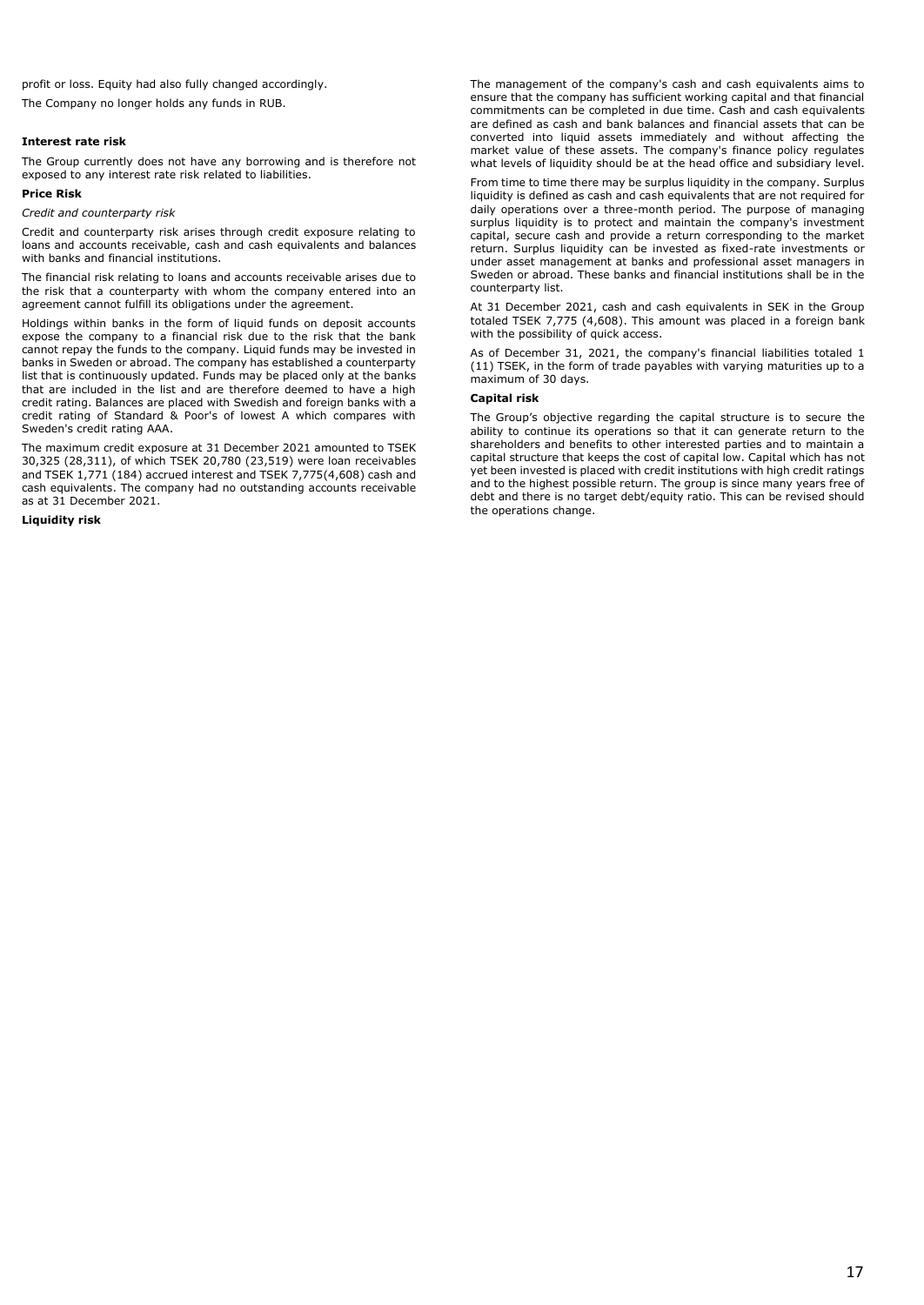## **Note 2 Renumeration to auditors**

| <b>Remuneration to auditors</b>        | Group    | Group | Parent<br>Company | Parent<br>Company |
|----------------------------------------|----------|-------|-------------------|-------------------|
|                                        | 2021     | 2020  | 2021              | 2020              |
|                                        |          |       |                   |                   |
| <b>Auditors in Sweden</b>              |          |       |                   |                   |
| Audit                                  | 84       | 76    | 84                | 76                |
| Audit outside regular audit assignment | $\Omega$ | 0     | 0                 | 0                 |
| Tax consulting                         |          | ٠     |                   |                   |
|                                        |          |       |                   |                   |
| <b>Total Auditors in Sweden</b>        | 84       | 76    | 84                | 76                |
|                                        |          |       |                   |                   |
| Remuneration to other auditors         | $\Omega$ | 10    | $\Omega$          | $\Omega$          |
|                                        |          |       |                   |                   |
| <b>Total remuneration</b>              | 84       | 86    | 84                | 76                |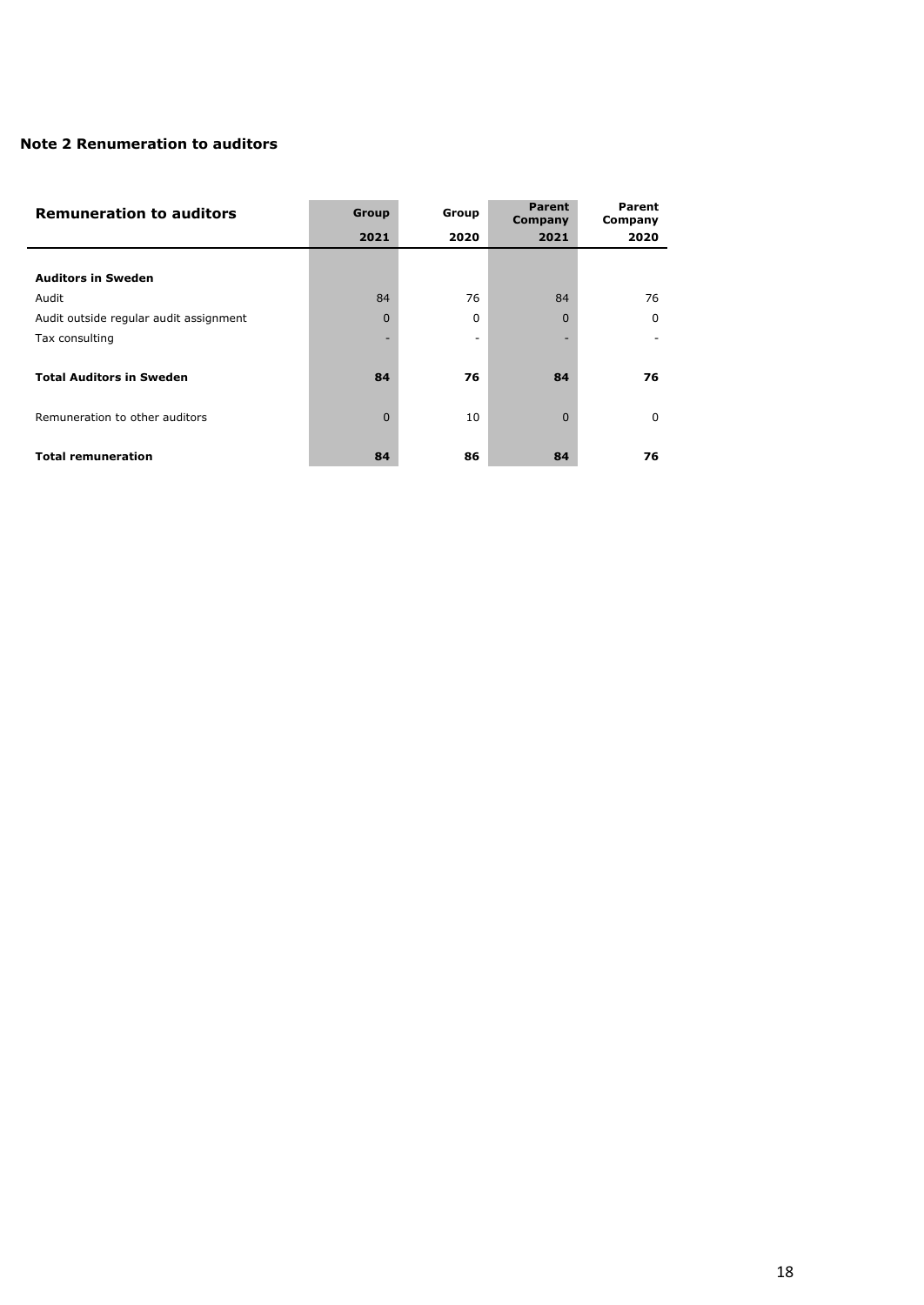## **Note 3 Employees**

| Average                     | <b>Total 2021</b>       | Men            | <b>Women</b> | <b>Total 2020</b> | Men      | Women |
|-----------------------------|-------------------------|----------------|--------------|-------------------|----------|-------|
|                             |                         |                |              |                   |          |       |
| Average number of employees |                         |                |              |                   |          |       |
| Parent Company in Sweden    | $\overline{2}$          | $\overline{2}$ | $\Omega$     | 3                 | 3        | 0     |
| Subsidiaries in Russia      |                         | $\Omega$       |              |                   | 0        |       |
| <b>Total for Group</b>      | 3                       | $\overline{2}$ |              | 4                 | з        |       |
|                             |                         |                |              |                   |          |       |
|                             |                         |                |              |                   |          |       |
| End of reporting period     | <b>Total 2021-12-31</b> | <b>Men</b>     | <b>Women</b> | Total 2020-12-31  | Men      | Women |
|                             |                         |                |              |                   |          |       |
| <b>Employees</b>            |                         |                |              |                   |          |       |
| Parent Company in Sweden    | $\overline{2}$          | $\overline{2}$ | $\mathbf{0}$ | 3                 | 3        | 0     |
| Subsidiaries in Russia      | $\Omega$                | $\Omega$       | $\Omega$     |                   | $\Omega$ | 1     |
| <b>Total for Group</b>      | $\overline{2}$          | $\overline{2}$ | $\bf{0}$     | 4                 | з        | 1     |

|                                              | Group        | Group   | <b>Parent</b><br>Company | Parent<br>Company |
|----------------------------------------------|--------------|---------|--------------------------|-------------------|
|                                              | 2021         | 2020    | 2021                     | 2020              |
|                                              |              |         |                          |                   |
| Salaries and remuneration in Sweden *        |              |         |                          |                   |
| Board and CEO                                | 1 6 5 8      | 1 7 4 3 | 1658                     | 1 743             |
| Other employees                              | 198          | 379     | 198                      | 379               |
|                                              | 1856         | 2 1 2 2 | 1856                     | 2 1 2 2           |
| Salaries and remuneration in Russia          |              |         |                          |                   |
| CEO                                          | $\mathbf{0}$ | 12      |                          |                   |
| Other employees                              | $\Omega$     | 185     |                          |                   |
|                                              | $\bf{0}$     | 198     |                          |                   |
|                                              |              |         |                          |                   |
| <b>Salaries and remuneration Total</b>       | 1856         | 2 3 1 9 | 1856                     | 2 1 2 2           |
|                                              |              |         |                          |                   |
| <b>Social costs</b>                          |              |         |                          |                   |
| Social costs in Sweden                       | 162          | 196     | 162                      | 196               |
| Social costs in Russia                       | $\mathbf{0}$ | 61      |                          |                   |
|                                              | 162          | 257     | 162                      | 196               |
| <b>Pension costs</b>                         |              |         |                          |                   |
| Pension costs in Sweden                      |              |         |                          |                   |
| Pension costs in Russia                      |              |         |                          |                   |
|                                              |              |         |                          |                   |
|                                              |              |         |                          |                   |
| Other employees cost                         | $\Omega$     |         | $\mathbf{0}$             | 0                 |
|                                              |              |         |                          |                   |
| Total salaries, remuneration, social<br>cost |              |         |                          |                   |
| and pension costs                            | 2018         | 2576    | 2018                     | 2 3 1 8           |

\*Maxim Korobov has a consultancy agreement with Petrogrand AB (publ) as a CEO of the company. The total fee for 2021 was TSEK 1 488. The agreement does not include any pension remunerations.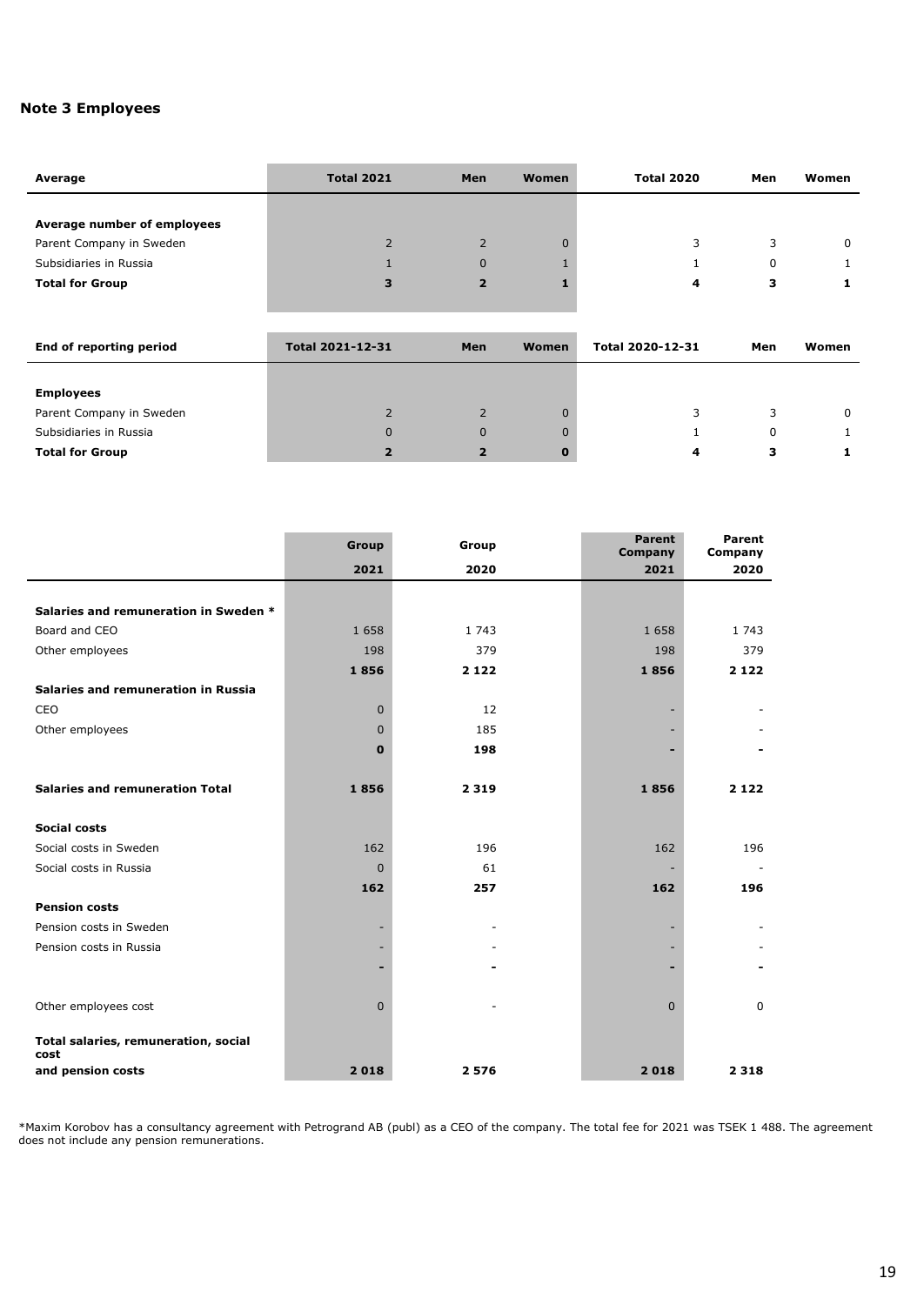## **Gender distribution Board and management**

|              | Group                    | Group                    | Parent<br>Company | Parent<br>Company             |
|--------------|--------------------------|--------------------------|-------------------|-------------------------------|
|              | 2021                     | 2020                     |                   | 2021<br>2020                  |
| <b>Board</b> |                          |                          |                   |                               |
| Women        | $\overline{\phantom{a}}$ | ۰                        |                   | $\overline{\phantom{a}}$<br>- |
| Men          | $\overline{4}$           | 4                        |                   | $\overline{4}$<br>4           |
| Management   |                          |                          |                   |                               |
| Women        | -                        | $\overline{\phantom{a}}$ |                   | ۰<br>=                        |
| Men          |                          |                          |                   |                               |

## **Note 4 Financial income**

|                 | Group<br>2021 | Group<br>2020 | <b>Parent</b><br>Company<br>2021 | Parent<br>Company<br>2020 |
|-----------------|---------------|---------------|----------------------------------|---------------------------|
| Interest income | 2 2 7 1       | 2 6 3 0       | 2 2 7 1                          | 2 6 3 0                   |
| Total           | 2 2 7 1       | 2 6 3 0       | 2 2 7 1                          | 2630                      |

## **Note 5 Exchange rate differences**

|                                                | Group   | Group   | <b>Parent</b><br>Company | Parent<br>Company |
|------------------------------------------------|---------|---------|--------------------------|-------------------|
|                                                | 2021    | 2020    | 2021                     | 2020              |
| Exchange difference on (non-SEK) bank accounts | 214     | $-765$  | 214                      | $-765$            |
| Exchange difference on loan receivable         | 2 5 3 9 | $-3241$ | 2 5 3 9                  | $-3241$           |
| Other exchange differences                     | $-6$    | 0       | $\mathbf{0}$             | 0                 |
| <b>Total</b>                                   | 2 7 4 7 | -4 006  | 2 7 5 3                  | -4 006            |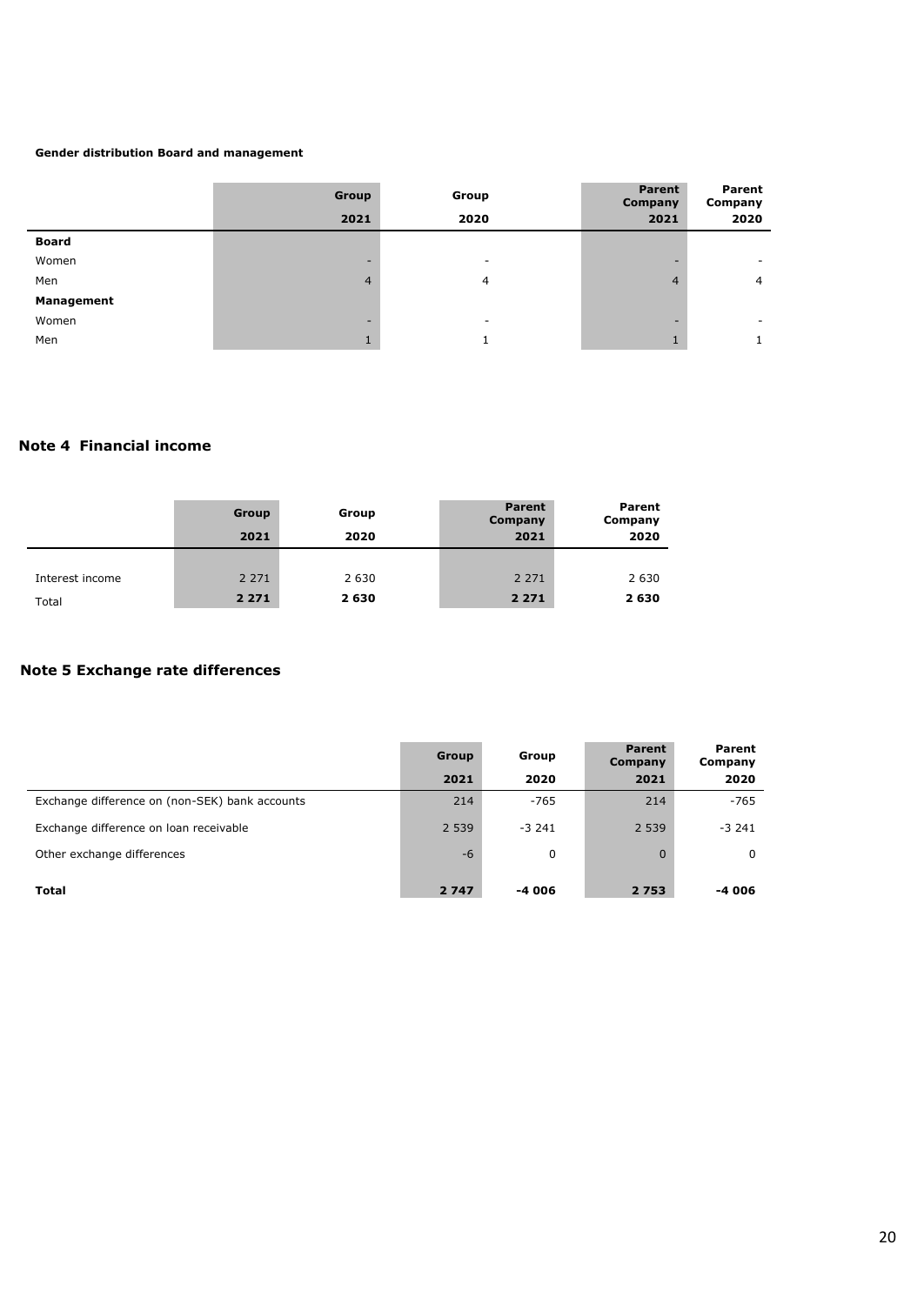## **Note 6 Earnings per share**

|                                                           | 2021       | 2020       |
|-----------------------------------------------------------|------------|------------|
|                                                           |            |            |
| Result attributable to shareholders of the parent company | 2 2 6 8    | $-4631$    |
| Average number of shares                                  | 40 265 898 | 40 265 898 |
| Earnings per share (SEK)                                  | 0.06       | $-0.12$    |

## **Note 7 Income tax**

|                                                        | Group        | Group       | <b>Parent</b><br>Company | Parent<br>Company |
|--------------------------------------------------------|--------------|-------------|--------------------------|-------------------|
|                                                        | 2021         | 2020        | 2021                     | 2020              |
| Current tax                                            |              |             |                          |                   |
| Deferred tax                                           |              |             |                          |                   |
| <b>Reported Tax</b>                                    |              |             |                          |                   |
|                                                        |              |             |                          |                   |
| The connection between tax expense and reported income |              |             |                          |                   |
| Result before tax                                      | 2 2 6 2      | $-4631$     | 2 1 3 2                  | -4 450            |
| Tax according to current tax rate                      | $-466$       | 991         | $-456$                   | 952               |
| Tax effect on no deductible costs                      | $\Omega$     | $\Omega$    | $-22$                    | $-58$             |
|                                                        |              |             |                          | ٠                 |
| Difference in Group's and Parent companies tax rates   | $\mathbf{0}$ | -65         |                          |                   |
| Tax effect on tax loss carryforward                    | 466          | $-926$      | 479                      | -894              |
| <b>Reported tax</b>                                    | 0            | $\mathbf o$ |                          | $\mathbf 0$       |

The current tax rate for the parent company is 20.6% (21.4%).

The current tax rate for the Group, 20.6% (21.4%). ,is the weighted value of tax rates in the different countries and the pre-tax profit in the different countries and the pre-tax profit.

Up until and including the financial year 2021, the Parent Company has unutilized loss carryforwards amounting to 325 MSEK. According to the company's estimate, unutilized loss carryforwards amount to 323 MSEK as of 31 December 2021. No deferred tax assets have been recognized in the Group or the parent company.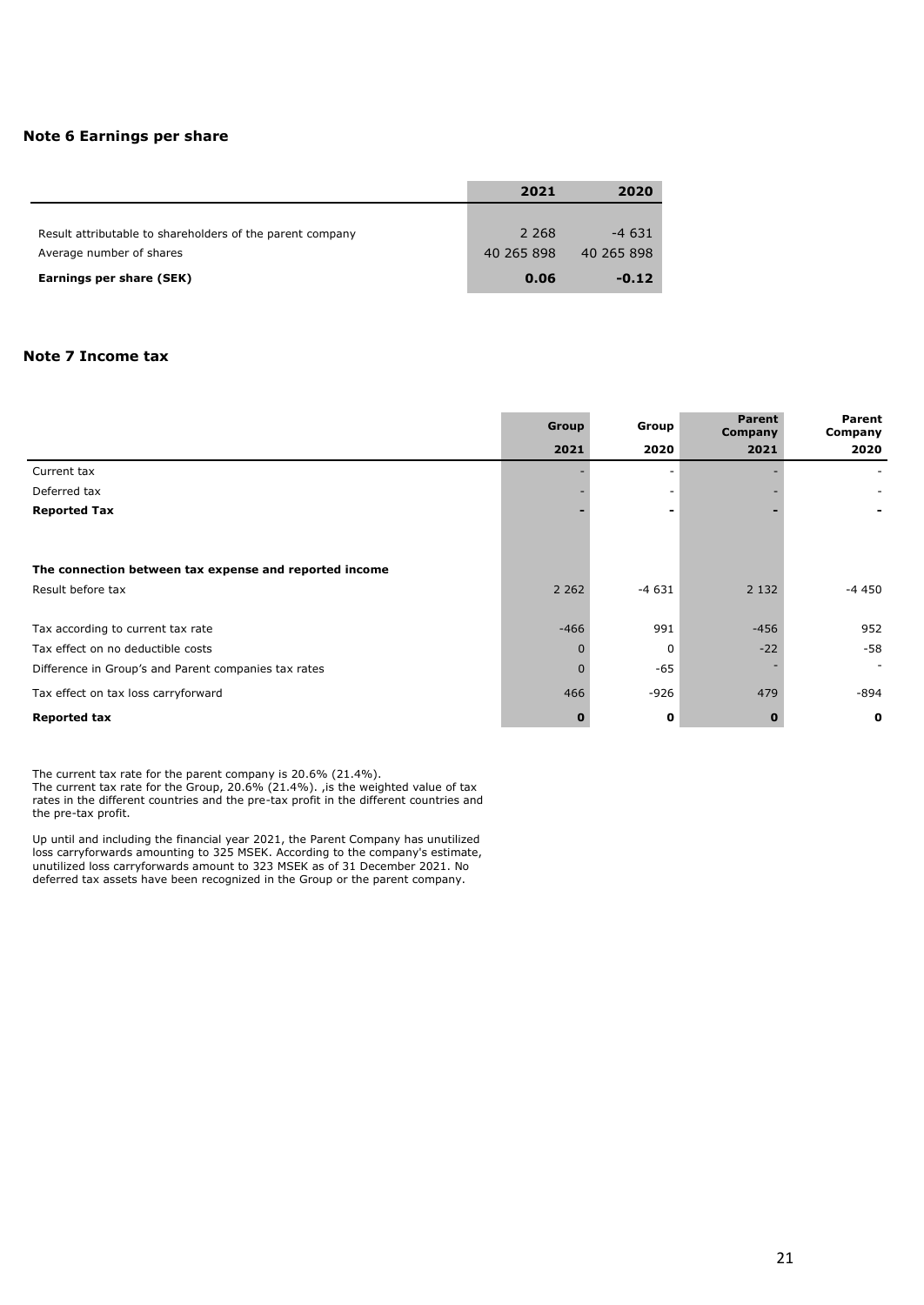## **Note 8 shares in subsidiary companies**

|                                  | <b>Parent Company</b><br>2021 | Parent<br>Company<br>2020 |
|----------------------------------|-------------------------------|---------------------------|
| <b>Opening balance</b>           | 50                            | 50                        |
| Impairment charge                | ۰                             |                           |
| Balance at the end of the period | 50                            | 50                        |

| Name                                                                           | Country of<br>incorporation | <b>Shares</b> | 2021                           | 2020 |
|--------------------------------------------------------------------------------|-----------------------------|---------------|--------------------------------|------|
| Petrogrand Invest AB, 556807-3836<br>Petrogrand Exploration and Production LLC | Sweden<br>Russia            | 100%<br>100%  | 50<br>$\overline{\phantom{a}}$ | 50   |
|                                                                                |                             |               | 50                             | 50   |

The value of shares in foreign subsidiaries have been written down to nil in earlier years. Petrogrand Exploration and Production LLC was liquidated in 2021.

#### **Note 9 Loans to subsidiaries**

|                                  | Parent<br>Company<br>2021 | Parent<br>Company<br>2020 |
|----------------------------------|---------------------------|---------------------------|
|                                  |                           |                           |
| <b>Opening balance</b>           | -                         |                           |
| Loans under the period           | 103                       | 271                       |
| Loans written down               | $-103$                    | $-271$                    |
| Balance at the end of the period | $\overline{\phantom{a}}$  |                           |

All Russian subsidiaries have been liquidated. The liquidation of the last subsidiary was completed in 2021. Funds transferred throughout the year financed the liquidation of the Russian subsidiary.

## **Note 10 Loan receivable**

|                        | <b>Group</b><br>2021 | Group<br>2020 | <b>Parent</b><br>Company<br>2021 | Parent<br>Company<br>2020 |
|------------------------|----------------------|---------------|----------------------------------|---------------------------|
|                        |                      |               |                                  |                           |
| <b>Opening balance</b> | 23 519               | 26 760        | 23 5 19                          | 26 760                    |
| Loans in the period    | $\Omega$             | 0             | 0                                | $\Omega$                  |
| Repaid during the year | $-5210$              |               | $-5210$                          |                           |
| Exchange difference    | 2 4 7 1              | $-3241$       | 2 4 7 1                          | $-3241$                   |
| <b>Closing balance</b> | 20 780               | 23 5 19       | 20 780                           | 23 5 19                   |

In January 2018, Petrogrand entered into a financing agreement with Petroneft Resources Plc. In accordance with the agreement Petrogrand would lend up to MUSD 2 to Petroneft at an interest rate of Libor + 9%. In early 2019, the loan facility was renegotiated and extended to 15 December 2019. The new agreement included an increase in the loan facility by 0.5 MUSD to a total of 2.5 MUSD. The parties also agreed to a bonus payment of 2.5 MUSD per license if either or both are sold before 31 December 2020. The loan has been renegotiated and extended on two occasions since then. In connection with the latest extension in December 2020 the parties agreed that a total of 20 % of the loan was to be repaid at latest on 15 december 2021. Upon such repayment Petroneft was given the right to extend the maturity date regarding the remaining loan amount for one year. In connection with a further one-year extension the right to bonus payments is also extended by one year. In December 2021 Petroneft repaid 20% of the outstanding loan amount enabling them to extend the loan one more year in accordance with the agreement. However, prior to the maturity date Petroneft requested a 1 month extension regarding the decision to extend the loan for a full year, this in order for them to negotiate a potential refinancing of the Petrogrand loan with a third party. Prior to the new maturity date of 15 January 2021 Petroneft announced that they wished to extend in accordance with the original agreement. The maturity date of the loan is now 15 December 2022 and the right to bonus payments matures on 31 December 2024. Interest on the loan is paid monthly to Petrogrand.

The loan is fully secured by a floating charge over all Petroneft's assets.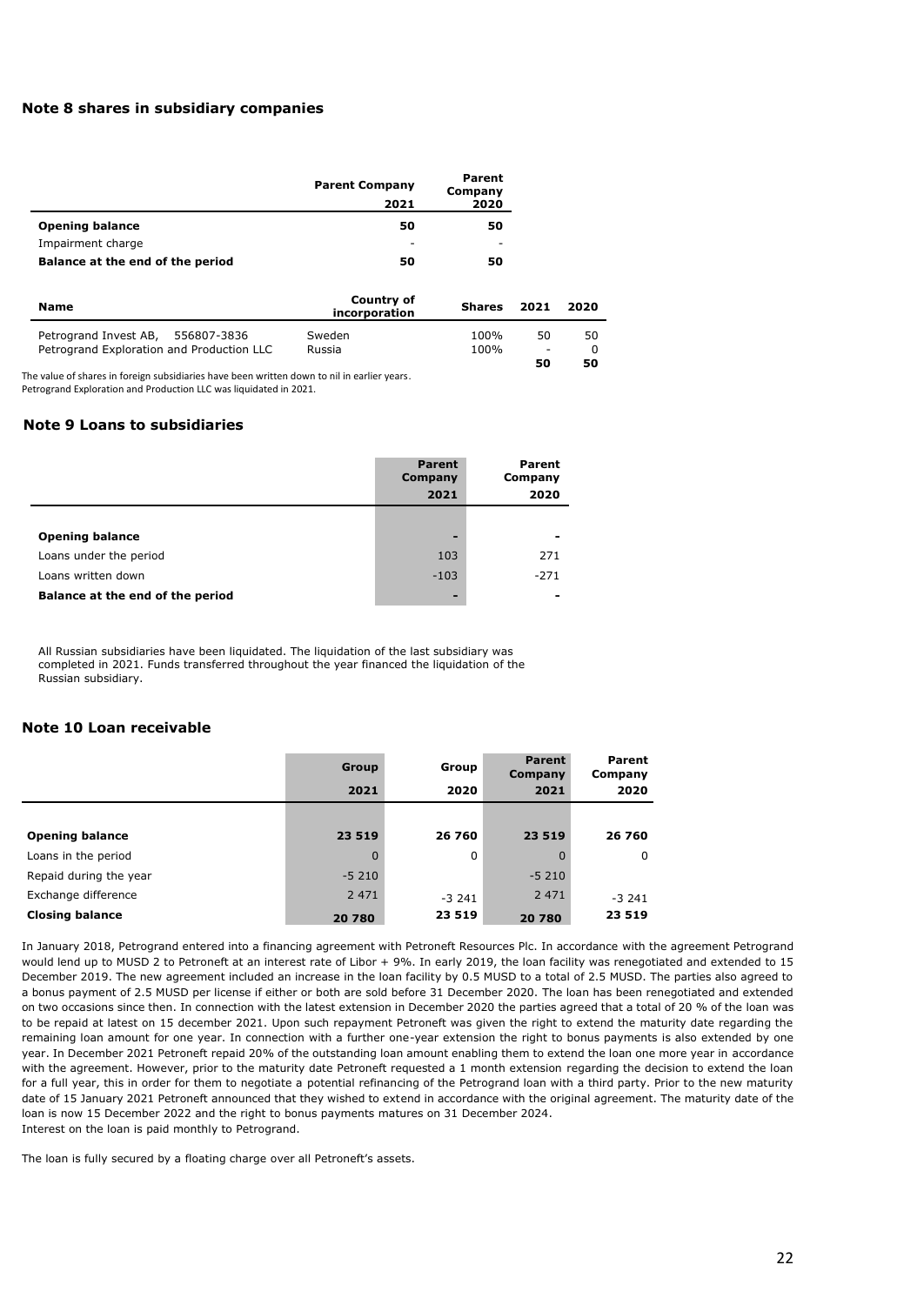## **Note 11 Other current receivables**

|                        | <b>Group</b> | Group      | <b>Parent</b><br>Company | Parent<br>Company |
|------------------------|--------------|------------|--------------------------|-------------------|
|                        | 2021-12-31   | 2020-12-31 | 2021-12-31               | 2020-12-31        |
|                        |              |            |                          |                   |
| Accrued interest       | 1 7 7 1      | 184        | 1 7 7 1                  | 184               |
| Balance on tax account | 85           | 0          | 85                       | 0                 |
| Recoverable VAT        | 25           | 25         | 25                       | 30                |
| Other                  | $\Omega$     | 8          | $\Omega$                 | $\Omega$          |
|                        |              |            |                          |                   |
| <b>Total</b>           | 1881         | 217        | 1881                     | 214               |

Accrued interest refers to accrued interest on the loan to Petroneft. As a result of Petrogrand not having a bank engagement during part of 2021 the interest could not be paid monthly to Petrogrand. The accrued interest has been paid in full in January 2022.

#### **Note 12 Adjustments for items not included in cash flow**

|                                         | Group      | Group      | <b>Parent</b><br>Company | Parent<br>Company |
|-----------------------------------------|------------|------------|--------------------------|-------------------|
|                                         | 2021-12-31 | 2020-12-31 | 2021-12-31               | 2020-12-31        |
|                                         |            |            |                          |                   |
| Impairment charge loans to subsidiaries |            | ٠          | 103                      | 271               |
| Translation difference loans in USD     | $-2471$    | 3 2 4 1    | $-2471$                  | 3 2 4 1           |
| Non received interest income            | $-1587$    | -55        | $-1.587$                 | $-55$             |
| Other                                   | 5          | -6         |                          |                   |
|                                         |            |            |                          |                   |
| <b>Total</b>                            | $-4053$    | 3 1 8 0    | $-3955$                  | 3457              |
|                                         |            |            |                          |                   |
|                                         |            |            |                          |                   |

#### **Note 13 Share capital**

The company's share capital amounting to SEK 10,066,474.50 was distributed on 40,265,898 outstanding shares at the end of 2021, each with a quota value of SEK 0.25.

At the end of the reporting period, the limits for the share capital were a minimum of 10,000,000 SEK and a maximum of 40,000,000 SEK and the limits for

The number of shares is a minimum of 20,000,000 and a maximum of 80,000,000. The share capital is denominated in SEK and each share entitles to one vote. All shares have equal rights to participate in the company's assets and profits.

Petrogrand owns no own shares. There are no restrictions on dividends or special procedures for shareholders residing outside Sweden.

#### **Note 14 Related party transactions**

#### **Directors' fees**

The parent company has related party transactions with subsidiaries as well as members of the board and management. Transactions with directly owned subsidiaries are reported in note 9. In addition to what is reported in note 3 there have been no transactions with related natural persons.

As described in the management report, Petrogrand has a claim of 50% on a settlement amount agreed between Lemerdo Ltd and a previous board of Petrosibir AB. Petrogrand has taken certain legal measures to assert the company's right to its share of the settlement amount. The company is not involved in any other legal disputes.

## **Note 16 Pledged Assets and Contingent Liabilities**

The parent company and subsidiaries have not pledged any assets and have no contingent liabilities.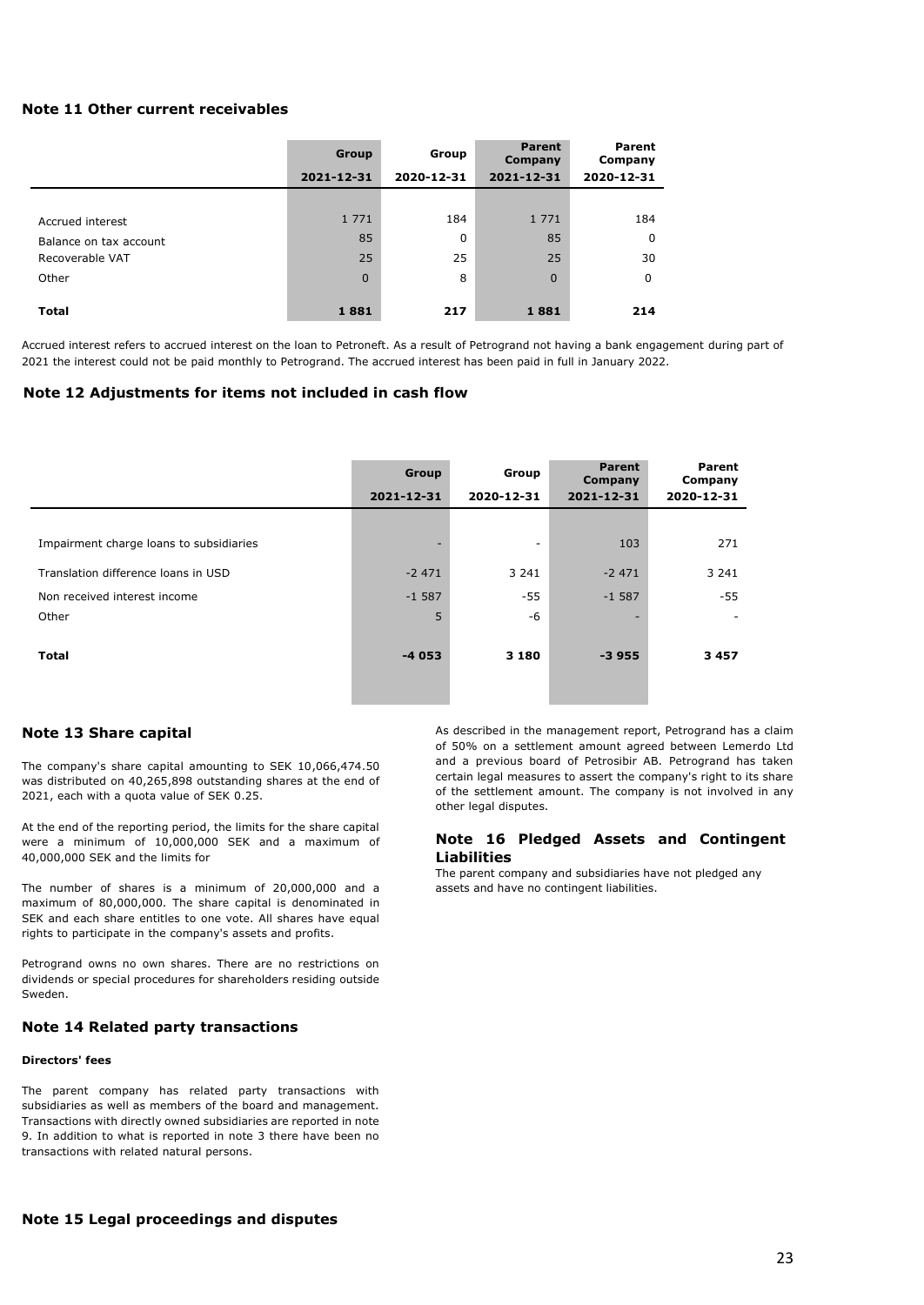## **Note 17 Events after the end of the financial year**

On 15 December 2021 Petroneft Resources plc had the option to either repay the loan in full or only 20 % to grant them a further one year extension. Petroneft requested a one month extension in order to negotiate the potential refinancing of the loan with a third party. However, In January 2022 Petroneft announced that they had chosen not to proceed with refinancing. The loan is therefore extended in accordance with the original agreement to 15 December 2022. The right to bonus payments is extended to 31 December 2024.

On 24 February Russia launched a military operation in Ukraine. The situation is constantly changing and has deteriorated significantly as of the date of publishing the annual report. During 2021 Petrogrand has liquidated the last of its Russian subsidiaries and has consequently discontinued all its Russian operations. However, Petrogrand still has large exposure to Russia through the loan agreement with Petroneft Resources Plc. Petroneft has two producing oil licenses in Russia that constitute their only cashflow generating assets. At the date of publishing the annual report it is difficult to make projections of how the current and future sanctions against Russia will affect the ability of Petroneft to make payments to and from Russia and consequently their ability to pay interest or amortize the loan. The conflict in Ukraine has therefore created a degree of uncertainty regarding a large portion of Petrogrands assets. The Board is actively monitoring the situation and is in continuous contact with Petroneft.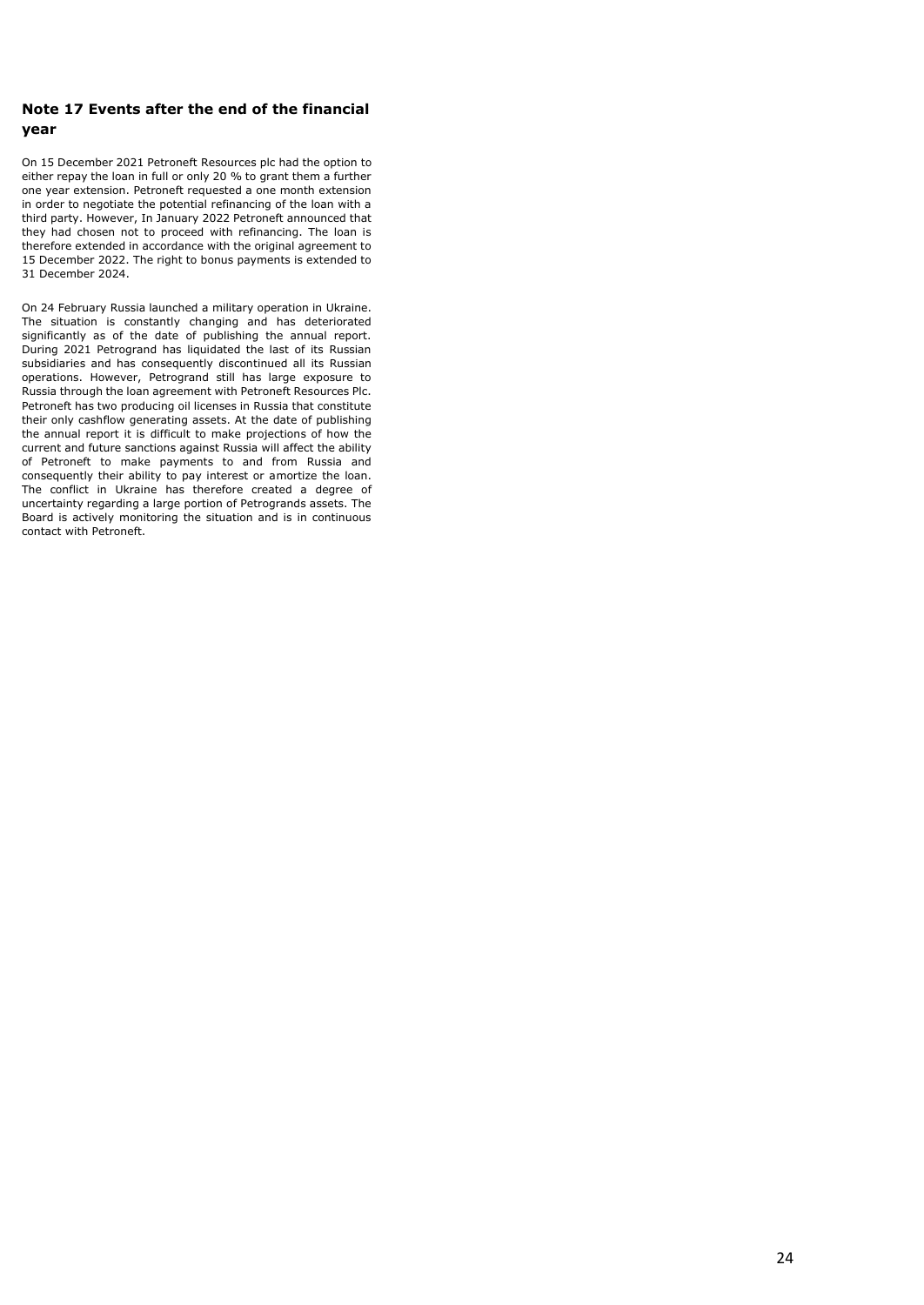The undersigned ensures that the consolidated accounts and the annual accounts have been prepared in accordance with the Annual Accounts Act and in accordance with International Financial Reporting Standards, IFRSs, as adopted by the EU, respectively, in accordance with generally accepted accounting principles, and give a true and fair view of the position and results of the Group and Parent Company and that the Directors' Report provides a fair review On the Group's and the Parent Company's operations, position and results, and describes significant risks and uncertainties that the parent company and the companies included in the Group face.

Stockholm 7 March 2022

Gunnar Danielsson *Chairman of the board* Maxim Korobov *CEO and Board member*

Jesper Sevelin *Board member*

Stefano Germani *Board member*

The Annual Report and the consolidated accounts have been approved for issue by the Board on 7 March 2022. The consolidated income statement and balance sheet and the Parent Company's income statement and balance sheet are subject to approval at the Annual General Meeting 7 April 2022.

Our audit report has been issued on 7 March 2022 Winthers Revisionsbyrå AB

Ragnar Santesson Authorized Public Accountant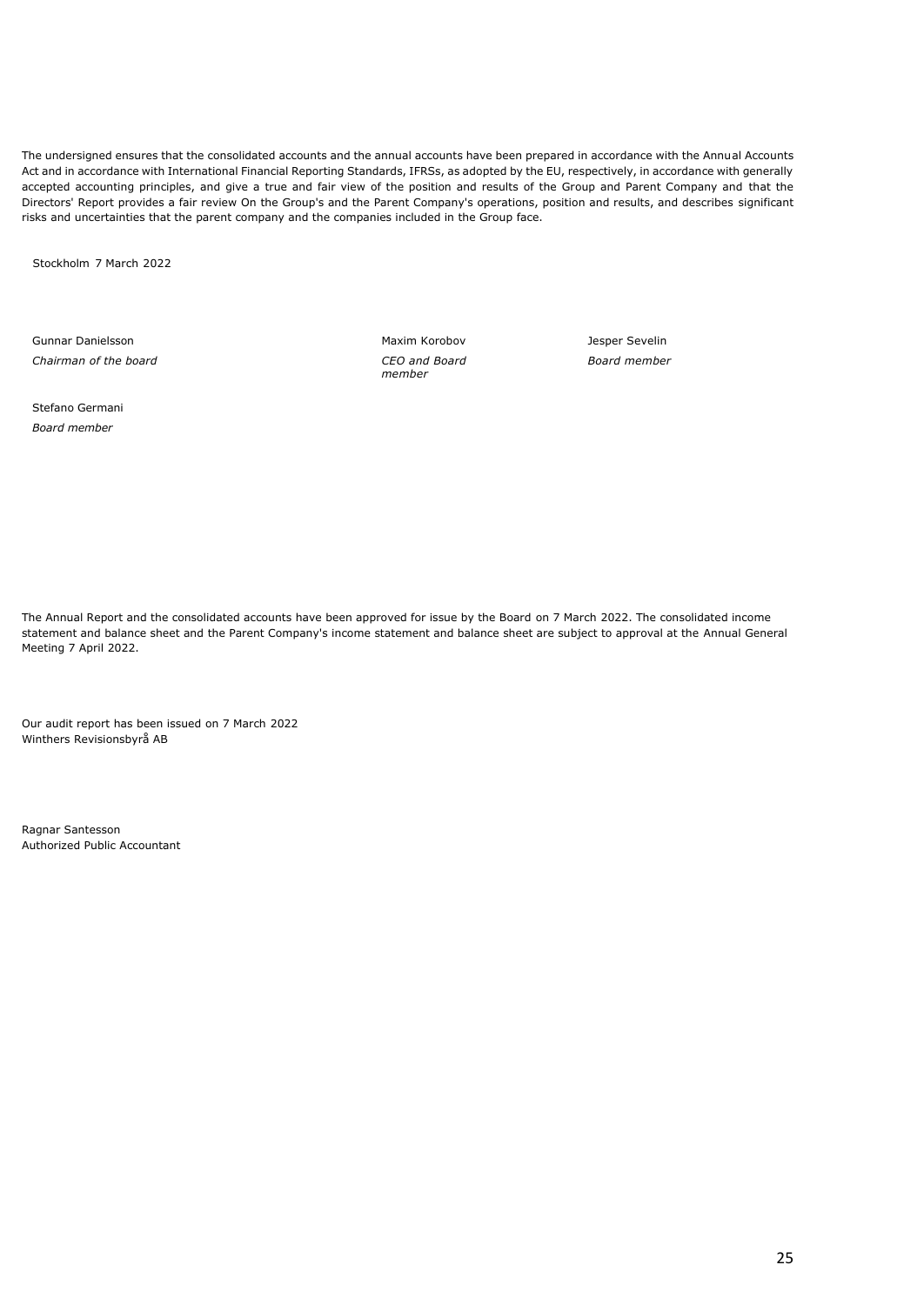

## **Auditor's report**

**To the general meeting of the shareholders of Petrogrand AB (publ))**

corporate identity number 556615-2350

Report on the annual accounts and consolidated accounts

#### *Opinions*

We have audited the annual accounts and consolidated accounts of Petrogrand AB (publ) for the year 2021. The annual accounts and consolidated accounts of the company are included on pages 3-25 in this document.

In our opinion, the annual accounts have been prepared in accordance with the Annual Accounts Act and present fairly, in all material respects, the financial position of parent company as of 31 December 2021 and its financial performance and cash flow for the year then ended in accordance with the Annual Accounts Act. The consolidated accounts have been prepared in accordance with the Annual Accounts Act and present fairly, in all material respects, the financial position of the group as of 31 December 2021 and their financial performance and cash flow for the year then ended in accordance with International Financial Reporting Standards (IFRS), as adopted by the EU, and the Annual Accounts Act. The statutory administration report is consistent with the other parts of the annual accounts and consolidated accounts.

We therefore recommend that the general meeting of shareholders adopts the income statement and balance sheet for the parent company and the group.

#### *Basis for Opinions*

We conducted our audit in accordance with International Standards on Auditing (ISA) and generally accepted auditing standards in Sweden. Our responsibilities under those standards are further described in the *Auditor's Responsibilities* section. We are independent of the parent company and the group in accordance with professional ethics for accountants in Sweden and have otherwise fulfilled our ethical responsibilities in accordance with these requirements.

We believe that the audit evidence we have obtained is sufficient and appropriate to provide a basis for our opinions.

## *Other information than the annual accounts and consolidated accounts*

This document also contains other information than the annual accounts and consolidated accounts and is found on pages 1-2. The Board of Directors and the Managing Director are responsible for this other information.

Our opinion on the annual accounts and consolidated accounts does not cover this other information and we do not express any form of assurance conclusion regarding this other information. In connection with our audit of the annual accounts and consolidated accounts, our responsibility is to read the information identified above and consider whether the information is materially inconsistent with the annual accounts and consolidated accounts. In this procedure we also take into account our knowledge otherwise obtained in the audit and assess whether the information is otherwise appears to be materially misstated. If we, based on the work performed concerning this information, conclude that there is a material misstatement of this information, we are required to report that fact. We have nothing to report in this regards.

## *Responsibilities of the Board of Directors and the Managing Director*

The Board of Directors and the Managing Director are responsible for the preparation of the annual accounts and consolidated accounts and that they give a fair presentation in accordance with the Annual Accounts Act and, concerning the consolidated accounts, in accordance with IFRS as adopted by the EU. The Board of Directors and the Managing Director are also responsible for such internal control as they determine is necessary to enable the preparation of annual accounts and consolidated accounts that are free from material misstatement, whether due to fraud or error.

In preparing the annual accounts and consolidated accounts, The Board of Directors and the Managing Director are responsible for the assessment of the company's and the group's ability to continue as a going concern. They disclose, as applicable, matters related to going concern and using the going concern basis of accounting. The going concern basis of accounting is however not applied if the Board of Directors and the Managing Director intends to liquidate the company, to cease operations, or has no realistic alternative but to do so.

## *Auditor's responsibility*

Our objectives are to obtain reasonable assurance about whether the annual accounts and consolidated accounts as a whole are free from material misstatement, whether due to fraud or error, and to issue an auditor's report that includes our opinions. Reasonable assurance is a high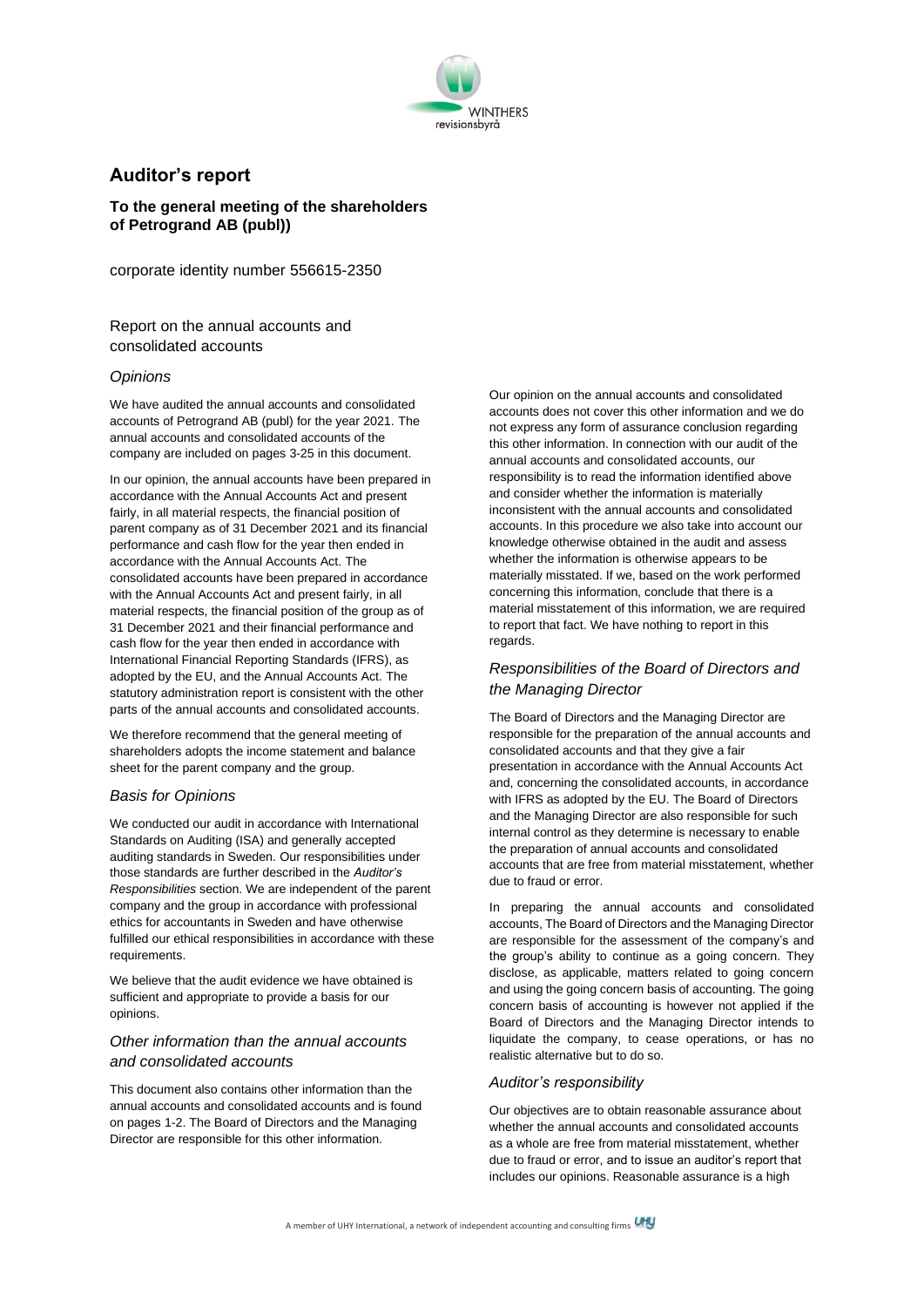

level of assurance, but is not a guarantee that an audit conducted in accordance with ISAs and generally accepted auditing standards in Sweden will always detect a material misstatement when it exists. Misstatements can arise from fraud or error and are considered material if, individually or in the aggregate, they could reasonably be expected to influence the economic decisions of users taken on the basis of these annual accounts and consolidated accounts.

As part of an audit in accordance with ISAs, we exercise professional judgment and maintain professional scepticism throughout the audit. We also:

- Identify and assess the risks of material misstatement of the annual accounts and consolidated accounts, whether due to fraud or error, design and perform audit procedures responsive to those risks, and obtain audit evidence that is sufficient and appropriate to provide a basis for our opinions. The risk of not detecting a material misstatement resulting from fraud is higher than for one resulting from error, as fraud may involve collusion, forgery, intentional omissions, misrepresentations, or the override of internal control.
- Obtain an understanding of the company's internal control relevant to our audit in order to design audit procedures that are appropriate in the circumstances, but not for the purpose of expressing an opinion on the effectiveness of the company's internal control.
- Evaluate the appropriateness of accounting policies used and the reasonableness of accounting estimates and related disclosures made by the Board of Directors and the Managing Director.
- Conclude on the appropriateness of the Board of Directors' and the Managing Director's use of the going concern basis of accounting in preparing the annual accounts and consolidated accounts. We also draw a conclusion, based on the audit evidence obtained, as to whether any material uncertainty exists related to events or conditions that may cast significant doubt on the company's and the group's ability to continue as a going concern. If we conclude that a material uncertainty exists, we are required to draw attention in our auditor's report to the related disclosures in the annual accounts and consolidated accounts or, if such disclosures are inadequate, to modify our opinion about the annual accounts and consolidated accounts. Our conclusions are based on the audit evidence obtained up to the date of our auditor's report. However, future events or conditions may cause a company and a group to cease to continue as a going concern.
- Evaluate the overall presentation, structure and content of the annual accounts and consolidated accounts, including the disclosures, and whether the annual accounts and consolidated accounts represent the underlying transactions and events in a manner that achieves fair presentation.
- Obtain sufficient and appropriate audit evidence regarding the financial information of the entities or business activities within the group to express an opinion on the consolidated accounts. We are responsible for the direction, supervision and performance of the group audit. We remain solely responsible for our opinions.

We must inform the Board of Directors of, among other matters, the planned scope and timing of the audit. We must also inform of significant audit findings during our audit, including any significant deficiencies in internal control that we identified.

## **Report on other legal and regulatory requirements**

#### *Opinions*

In addition to our audit of the annual accounts and consolidated accounts, we have also audited the administration of the Board of Directors and the Managing Director of Petrogrand AB (publ) for the year 2021 and the proposed appropriations of the company's profit or loss.

We recommend to the general meeting of shareholders that the profit be appropriated in accordance with the proposal in the statutory administration report and that the members of the Board of Directors and the Managing Directors be discharged from liability for the financial year.

#### *Basis for Opinions*

We conducted the audit in accordance with generally accepted auditing standards in Sweden. Our responsibilities under those standards are further described in the *Auditor's Responsibilities* section. We are independent of the parent company and the group in accordance with professional ethics for accountants in Sweden and have otherwise fulfilled our ethical responsibilities in accordance with these requirements.

We believe that the audit evidence we have obtained is sufficient and appropriate to provide a basis for our opinions.